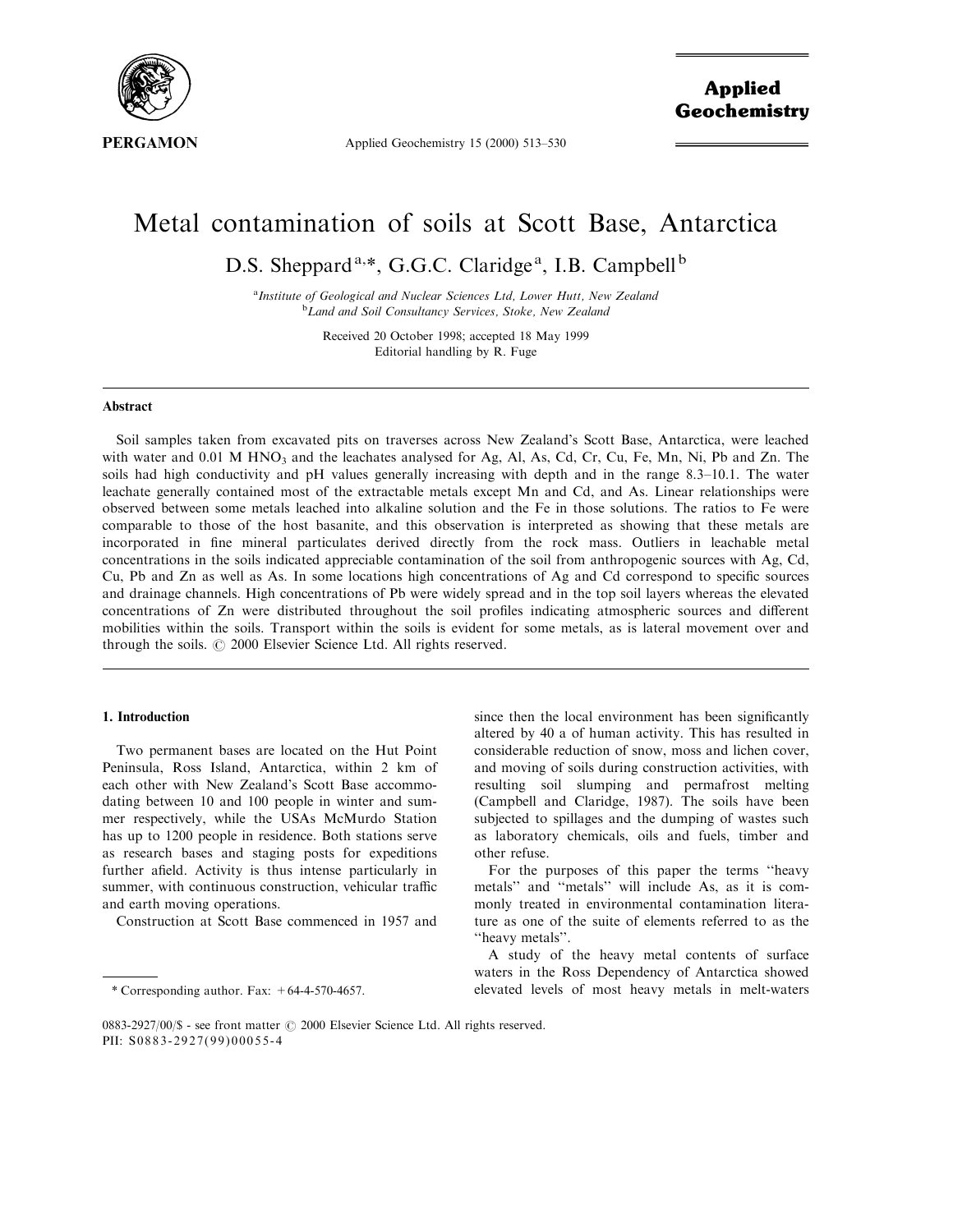

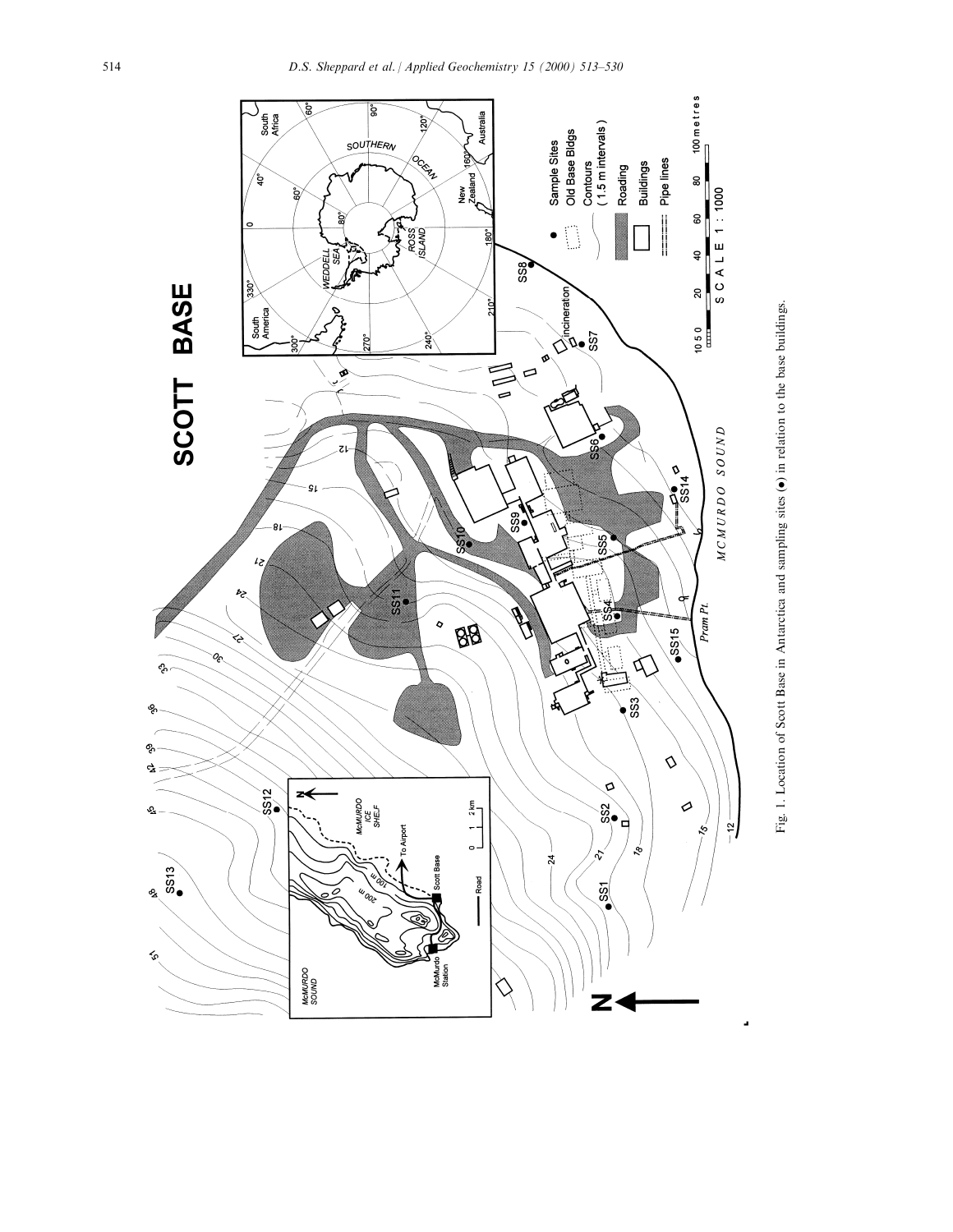from the Hut Point Peninsula (Sheppard et al., 1997). The presence of salt efflorescence on the soil surfaces (particularly recently disturbed soils) attests to the mobility of soluble components in and over the active layer of the soils. The location of the metal contaminants within the soils and the mobilities of these contaminants have been investigated in order to better understand the processes which control the mobility and location of heavy metals and As in the Antarctic environment. The study was restricted to the easily mobile fraction of the total metals.

#### 1.1. Environmental setting

Pram Point, the site of Scott Base (Fig. 1), is formed from scoriaceous flows of basalts of the McMurdo Volcanics Formation (Kyle, 1990), which have been considerably fractured by freeze-thaw processes. The surface has been modified by ice which filled McMurdo Sound to 300 m or more during periods of low sea level, the last of these occurring during the late Pleistocene.

At Scott Base the dominant surface winds are from the north-east (Bromley, 1994), although at higher altitudes the wind flow is predominantly from the south as are the stronger surface winds. The anomalous direction of the Scott Base wind is caused by local topography that diverts air from the south (T. Clarkson, personal communication, 1995).

A small number of soil and marine sediment contamination studies have been carried out on the Hut Point Peninsula. Greenpeace (Inc.) sponsored a study in 1987 and 1988 which extracted 5 soil samples with strong acid and analysed the extracts for heavy metals (Johnston and Stringer, 1988). They found "extreme" contamination with Pb and Ag in single samples, as well as some evidence of elevated Cd, Cu and Zn. The sampling methods used in the study are not clear (whether, for instance, they were surface scrapings or deeper samples) and only the most obviously contaminated sites appear to have been selected for the study.

Soils from Marble Point (on the opposite side of McMurdo Sound from Ross Island, and the site of extensive earthworks and occupation in the late 1950s), and from a single core taken from Scott Base, were analysed for Cu, Pb and Zn using sequential extraction techniques (Amin, 1993; Claridge et al., 1995). Obviously contaminated soils and a remote control site were sampled and a drilled core was used. No control sampling was carried out for Scott Base, so contamination from the sampling procedure could not be assessed. The findings for the Scott Base sample were of higher levels of Cu, Pb and Zn in the top 8 cm, with an inference that fluctuations in the moisture levels of the subsurface soil above the permafrost causes retention of these metals in the top of the soil profile. The speciation of the metals inferred from the sequential extractions were concluded to be:

Zn:

Oxide>Carbonate>Organic matter>Exchangeable Pb:

Organic matter>Oxide>Carbonate>Exchangeable Cu:

Organic matter > Carbonate > Exchangeable  $\approx$  Oxide

However, the limitations of the assignment of these associations on the basis of sequential extractions (Kheboian and Bauer, 1987; Nirel and Morel, 1990) require that considerable caution must be used in accepting the speciation patterns, especially in soils that have very different chemical properties (e.g., high pH and low organic content) and physical environments to the materials for which the extraction system was designed.

Lenihan et al. (1990) and Kennicutt et al. (1995) have shown enrichment of Ag, As, Cd, Cu, Hg, Pb, Sb, Sn and Zn in marine sediments in an area offshore from McMurdo Station that receives surface drainage, air-fall precipitation and sewerage from the station. Nickel and Cr concentrations in the sediments were not higher than is normal for basaltic debris. The techniques used involved either total digestion of samples, or very strong acid leaching in hot  $HNO<sub>3</sub>$  prior to analysis. With such aggressive techniques it is difficult to distinguish between mobile or easily leachable fractions and that bound in native mineral grains, to the extent that only gross contamination is likely to be detected and more subtle signals overlooked.

The presence of elevated concentrations of metals in surface meltwaters in the vicinity of Scott Base (Sheppard et al., 1997), together with the presence of salt efflorescence on the soil surfaces (particularly where the soil had been disturbed recently) attests to the mobility of soluble salts in and over the active layer of the soils. The location of the metal contaminants within the soils in the vicinity of Scott Base and the mobilities of these contaminants is the subject of this report so the easily mobilised fraction of the total metals was investigated.

# 2. Methodology

## 2.1. Sampling

Seventy two soil samples were collected from the sides of 15 shallow pits excavated approximately 50 m apart along two traverses across the Scott Base site (Fig. 1). Sites were selected as near as possible to predetermined points (making allowance for buildings, cables, busy roads and the like) in order to minimise any bias. The pits were excavated with steel shovels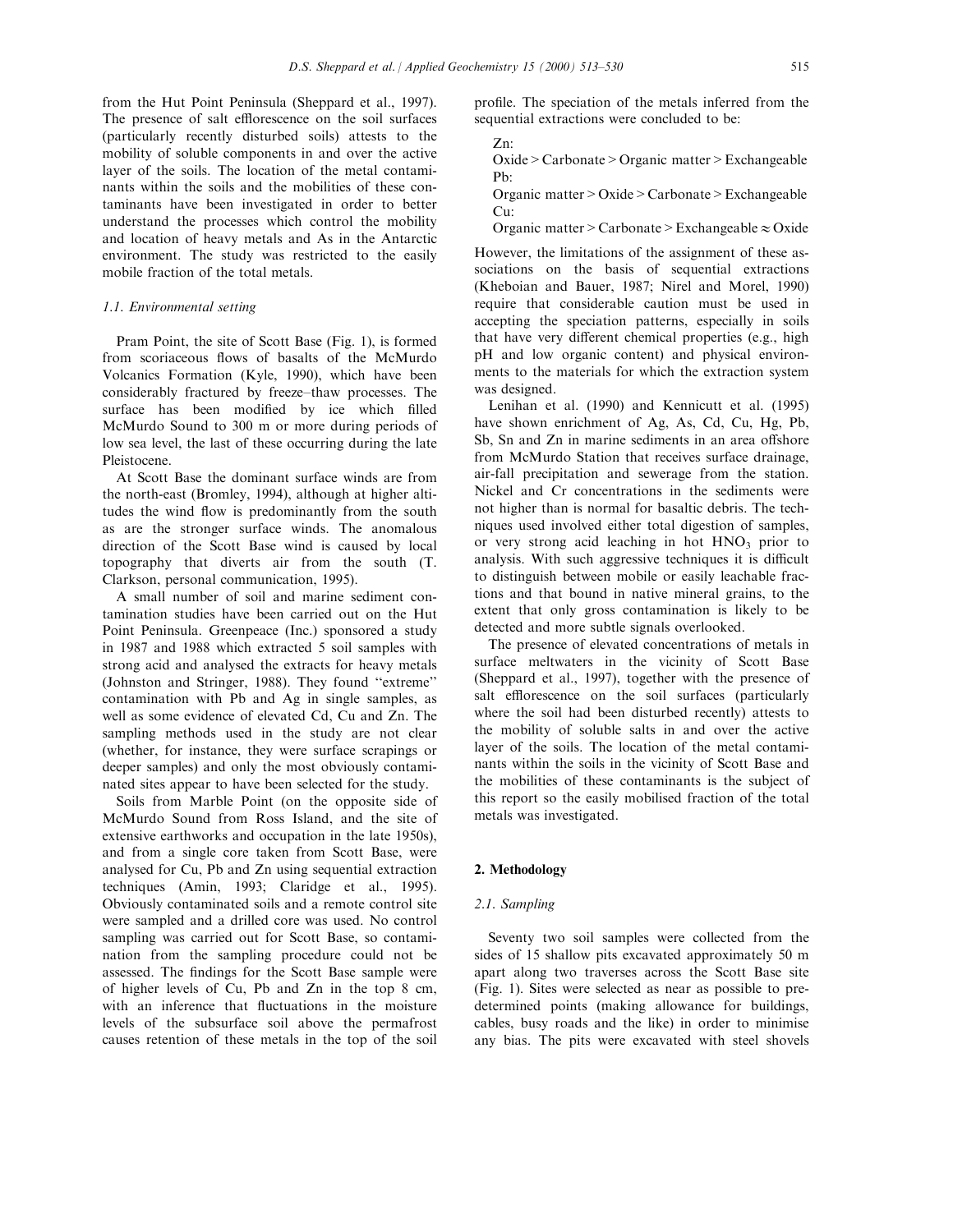| Table 1                                                                                                                     |  |  |  |  |  |
|-----------------------------------------------------------------------------------------------------------------------------|--|--|--|--|--|
| Soil sample depths, descriptions, fine fraction, moisture and C content, pH and conductivity of water extracts of the soils |  |  |  |  |  |

| Sample pit Layer Depth |                           | (cm)                  | $\leq$ 2 mm<br>$(\%)$ | Excess<br>moisture<br>$(\%)$ | Moisture Carbon pH<br>(%) | total<br>(g/kg) |            | Conductivity Comments<br>$(\mu S/cm)$ |                                          |
|------------------------|---------------------------|-----------------------|-----------------------|------------------------------|---------------------------|-----------------|------------|---------------------------------------|------------------------------------------|
| SS1                    | A                         | $0 - 2$               | 39.4                  |                              | 0.8                       | 7.0             | 9.0        | 7360                                  |                                          |
|                        | B                         | $2 - 5$               | 33.4                  |                              | 1.4                       | 3.7             | 9.1        | 4090                                  |                                          |
|                        | $\mathcal{C}$             | $5 - 15$              | 54.4                  |                              | 3.0                       | 2.0             | 9.6        | 1320                                  |                                          |
|                        | D                         | $15 - 25$             | 80.4                  |                              | 3.4                       | 1.0             | 9.8        | 780                                   |                                          |
|                        | ${\bf E}$                 | $25 - 40$             | 70.5                  |                              | 5.0                       | < 0.1           | 10.1       | 570                                   |                                          |
| SS2                    | A                         | $0 - 2$               | 65.1                  |                              | 7.2                       | 0.8             | 8.6        | 110                                   |                                          |
|                        | B                         | $2 - 5$               | 67.3                  |                              | 7.3                       | 1.5             | 8.9        | 50                                    |                                          |
|                        | $\mathbf C$               | $5 - 12$              | 78.3                  |                              | 3.9                       | 0.2             | 8.9        | 50                                    |                                          |
| SS3                    | А                         | $0 - 2$               | 84.9                  |                              | 7.5                       | 0.8             | 9.5        | 220                                   | Wood fragments                           |
|                        | B                         | $2 - 5$               | 75.8                  |                              | 8.9                       | 1.8             | 9.4        | 100                                   |                                          |
|                        | $\mathcal{C}$             | $5 - 10$              | 65.1                  |                              | 9.4                       | 1.2             | 9.4        | 90                                    |                                          |
| SS4                    | D<br>A                    | $10 - 20$<br>$0 - 2$  | 76.7<br>72.6          | 7.1                          | 3.4<br>1.4                | 2.7<br>2.1      | 9.2<br>8.7 | 140<br>1840                           | Wood fragments                           |
|                        | B                         | $2 - 5$               | 51.5                  |                              | 2.8                       | 0.9             | 9.2        | 510                                   | Wood fragments                           |
|                        | $\mathbf C$               | $5 - 15$              | 48.0                  |                              | 4.8                       | 2.1             | 9.4        | 290                                   | Wood fragments                           |
|                        | D                         | $15 - 25$             | 65.6                  |                              | 6.3                       | 1.7             | 9.6        | 260                                   | Wood fragments                           |
|                        | E                         | $25 - 40$             | 76.0                  |                              | 8.4                       | 2.1             | 9.4        | 230                                   |                                          |
| SS5                    | А                         | $0 - 2$               | 39.0                  |                              | 1.3                       | 6.0             | 8.6        | 2440                                  | Wood fragments                           |
|                        | B                         | $2 - 5$               | 43.6                  |                              | 2.6                       | 7.2             | 8.8        | 1240                                  | Wood fragments, Dieseil/oil smell        |
|                        | $\mathbf C$               | $5 - 15$              | 59.3                  |                              | 4.5                       | 4.3             | 9.2        | 500                                   | Wood fragments, Slight Diesel smell      |
|                        | D                         | $15 - 25$             | 49.2                  |                              | 6.1                       | 1.0             | 9.7        | 480                                   | Trace of diesel, plastic fragments       |
|                        | E                         | $25 - 35$             | 50.3                  |                              | 4.3                       | 0.4             | 9.6        | 490                                   | Trace of diesel, plastic fragments       |
|                        | $\boldsymbol{\mathrm{F}}$ | $35 - 47$             | 60.5                  |                              | 4.7                       | 0.1             | 9.6        | 680                                   | Trace of diesel, plastic fragments       |
| SS6                    | А                         | $0 - 2$               | 94.9                  |                              | 2.9                       | 6.5             | 9.4        | 700                                   | Steel nail, wood fragments, misc. debris |
|                        | B                         | $2 - 5$               | 49.3                  |                              | 7.8                       | 4.3             | 9.6        | 480                                   | Wood fragments, Slight Diesel smell      |
|                        | $\mathbf C$               | $5 - 15$              | 56.4                  |                              | 8.8                       | 3.7             | 9.3        | 680                                   | Jute or hessian fabric                   |
|                        | D                         | $15 - 30$             | 74.4                  |                              | 4.5                       | 1.5             | 9.2        | 950                                   |                                          |
| SS7                    | A                         | $0 - 2$               | 54.8                  |                              | 1.2                       | 2.4             | 8.4        | 3140                                  | Wood fragments                           |
|                        | B                         | $2 - 5$               | 43.6                  |                              | 3.7                       | 2.9             | 8.7        | 720                                   |                                          |
|                        | $\mathbf C$               | $5 - 15$              | 53.1                  |                              | 4.5                       | 3.5             | 9.2        | 350                                   |                                          |
|                        | D                         | $15 - 30$             | 77.3                  |                              | 4.2                       | 2.4             | 8.9        | 220                                   |                                          |
| SS8                    | А                         | $0 - 2$               | 52.9                  |                              | 2.9                       | 2.2             | 8.9        | 430                                   | Steel nail                               |
|                        | B<br>$\mathbf C$          | $2 - 5$               | 53.8                  |                              | 4.8                       | 1.8<br>1.8      | 9.4        | 170                                   |                                          |
|                        | D                         | $5 - 15$<br>$15 - 30$ | 64.7<br>74.8          | 0.1                          | 6.0<br>6.4                | 1.5             | 9.5<br>9.5 | 130<br>110                            |                                          |
| SS9                    | A                         | $0 - 2$               | 59.7                  |                              | 4.6                       | 3.0             | 8.3        | 11900                                 | Steel nail, Diesel odour                 |
|                        | B                         | $2 - 5$               | 59.8                  |                              | 5.6                       | 3.9             | 9.1        | 1760                                  | Strong fuel smell                        |
|                        | $\mathbf C$               | $5 - 15$              | 59.9                  |                              | 5.0                       | 4.9             | 8.9        | 1250                                  | Strong fuel smell                        |
|                        | D                         | $15 - 25$             | 70.9                  |                              | 6.4                       | 3.3             | 8.9        | 1240                                  | Strong fuel smell, rubber (?) strips     |
|                        | E                         | $25 - 35$             | 61.9                  | 6.0                          | 1.4                       | 1.8             | 8.8        | 1820                                  | Strong fuel smell                        |
|                        | F                         | $35 - 46$ 66.8        |                       | 14.8                         | 3.9                       | 2.5             | 8.4        | 3550                                  | Strong fuel smell                        |
| <b>SS10</b>            | A                         | $0 - 2$               | 37.5                  |                              | 4.3                       | 0.6             | 9.0        | 960                                   |                                          |
|                        | B                         | $2 - 5$               | 53.4                  |                              | 4.9                       | 1.3             | 9.5        | 260                                   |                                          |
|                        | $\mathbf C$               | $5 - 10$              | 47.9                  |                              | 5.3                       | 3.1             | 9.4        | 170                                   |                                          |
|                        | D                         | $10 - 20$             | 67.5                  |                              | 5.4                       | 0.7             | 9.5        | 190                                   |                                          |
|                        | ${\bf E}$                 | $20 - 30$             | 61.6                  |                              | 5.1                       | 0.5             | 9.7        | 210                                   |                                          |
|                        | F                         | $30 - 40$             | 66.2                  |                              | 6.5                       | 0.5             | 9.7        | 190                                   |                                          |
| <b>SS11</b>            | A                         | $0 - 2$               | 66.4                  | 3.2                          | 8.3                       | 1.6             | 8.8        | 1320                                  |                                          |
|                        | B                         | $2 - 5$               | 54.6                  | 3.7                          | 7.3                       | 0.8             | 9.4        | 280                                   |                                          |
|                        | $\mathbf C$               | $5 - 10$              | 53.3                  | 3.7                          | 7.2                       | 0.9             | 9.4        | 200                                   |                                          |
|                        | D                         | $10 - 20$             | 73.1                  |                              | 9.9                       | 1.0             | 9.4        | 200                                   |                                          |
|                        | E                         | $20 - 30$             | 50.5                  | 9.1                          | $0.8\,$                   | 0.5             | 9.4        | 310                                   |                                          |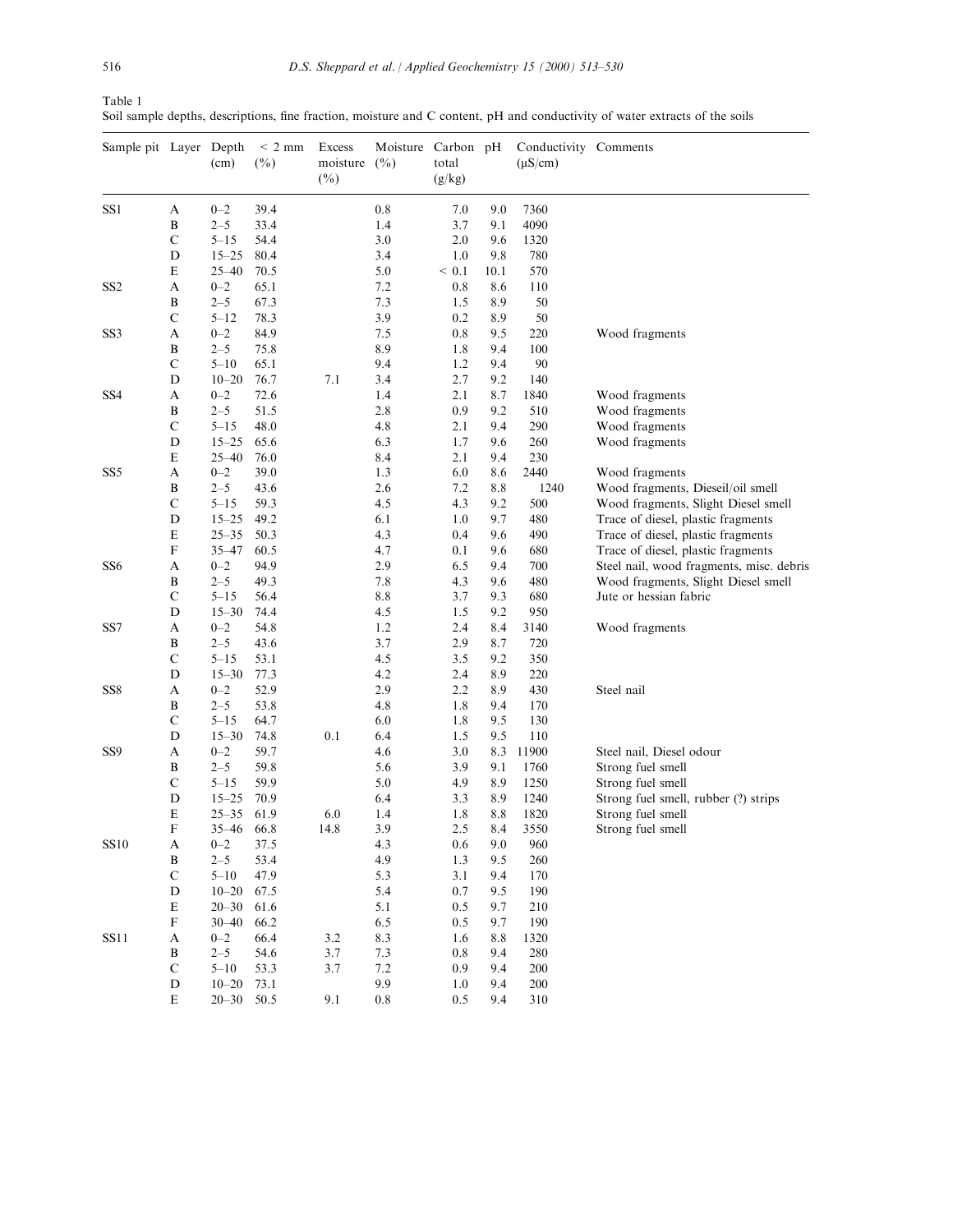| Table 1 (continued) |  |
|---------------------|--|
|---------------------|--|

| Sample pit Layer Depth |              | (cm)      | $\leq$ 2 mm<br>$(\%)$ | Excess<br>moisture<br>$(\%)$ | Moisture<br>(%) | Carbon pH<br>total<br>(g/kg) |     | Conductivity Comments<br>$(\mu S/cm)$ |                              |
|------------------------|--------------|-----------|-----------------------|------------------------------|-----------------|------------------------------|-----|---------------------------------------|------------------------------|
| <b>SS12</b>            | A            | $0 - 2$   | 46.6                  |                              | 1.1             | 3.2                          | 9.7 | 870                                   |                              |
|                        | $\, {\bf B}$ | $2 - 5$   | 39.4                  |                              | 2.2             | 3.1                          | 9.2 | 1670                                  |                              |
|                        | $\mathbf C$  | $5 - 15$  | 53.1                  |                              | 2.9             | 1.1                          | 9.4 | 230                                   |                              |
|                        | D            | $15 - 25$ | 36.1                  |                              | 3.1             | 1.1                          | 9.2 | 80                                    |                              |
|                        | $\mathbf E$  | $25 - 35$ | 56.8                  |                              | 3.5             | 1.7                          | 9.2 | 50                                    |                              |
|                        | $\mathbf F$  | $35 - 45$ | 60.2                  |                              | 2.7             | 1.1                          | 9.2 | 50                                    |                              |
| <b>SS13</b>            | A            | $0 - 2$   | 40.8                  |                              | 1.6             | 4.2                          | 8.7 | 1470                                  |                              |
|                        | B            | $2 - 5$   | 25.6                  |                              | 4.9             | 2.2                          | 9.5 | 110                                   |                              |
|                        | $\mathsf{C}$ | $5 - 10$  | 38.3                  |                              | 6.6             | 1.5                          | 9.3 | 90                                    |                              |
|                        | D            | $10 - 20$ | 35.7                  |                              | 5.6             | 3.9                          | 9.3 | 70                                    |                              |
|                        | E            | $20 - 30$ | 39.7                  |                              | 5.2             | 1.1                          | 9.3 | 60                                    |                              |
| SS14                   | A            | $0 - 2$   | 52.7                  |                              | 3.6             | 6.1                          | 9.1 | 6080                                  | Wood fragments, diesel odour |
|                        | B            | $2 - 5$   | 51.9                  |                              | 5.5             | 5.1                          | 9.7 | 570                                   | Strong diesel odour          |
|                        | $\mathbf C$  | $5 - 15$  | 55.7                  |                              | 5.1             | 4.4                          | 9.7 | 550                                   | Strong diesel odour          |
|                        | D            | $15 - 25$ | 83.2                  |                              | 5.8             | 3.8                          | 9.7 | 670                                   | Strong diesel/petrol odour   |
| SS15                   | A            | $0 - 2$   | 57.4                  |                              | 6.0             | 1.7                          | 8.8 | 1130                                  |                              |
|                        | $\bf{B}$     | $2 - 5$   | 78.5                  |                              | 6.5             | 1.5                          | 9.4 | 190                                   | Wood fragments               |
|                        | $\mathsf{C}$ | $5 - 15$  | 64.3                  | 4.5                          | 2.3             | 2.6                          | 9.4 | 160                                   |                              |
|                        | D            | $15 - 25$ | 54.7                  | 4.5                          | 4.2             | 1.3                          | 9.4 | 140                                   |                              |
|                        | E            | $25 - 33$ | 66.5                  | 6.2                          | 0.9             | 3.7                          | 9.2 | 150                                   |                              |

and crowbars down to frozen ground, beyond which further excavation was extremely difficult. Detailed descriptions were made of the soils in the profiles in pits and these are available upon request from the authors. In the undisturbed sites no horizon development or other pedological differentiation was observed in these unweathered soils. Below the stony pavement the soil is loose and generally contains  $20-50%$  of fine earth  $(< 2$  mm).

The samples from sites SS1 and SS13 were selected as baseline sites since they were located outside the area of obviously disturbed soils and outside the area of base buildings. A subsequent inspection indicated that the surface soil may have been partially removed from site SS1 soon after Scott Base was established in 1957.

The sampling of the soils was carried out with plastic tools only. Soil material was scraped from around larger stones directly into polythene pots using polystyrene or polythene scoops. This necessarily resulted in the erosion of these tools and entrainment of scraps of the plastic in the samples. Because of the extreme disturbances to most of the soil materials from cut and fill activities and the absence of identifiable pedologic horizons, the soils were sampled at constant depth intervals. These were generally  $0-2$  cm,  $2-5$  cm,  $5-$ 10 cm, and 10 cm intervals further down.

Once samples were collected, the pots were sealed with wadded plastic caps, labelled and stored for shipment back to New Zealand. In the laboratory, sub-

samples were sieved to less than 2 mm using plastic (PVC/nylon) sieves, then air dried. Some very wet samples were allowed to air dry so that the subsampling could proceed without loss of salts in a separate water phase. The weight loss over the period of air drying is used to calculate the excess moisture (Table 1). No metal implements were used in processing and precautions were taken to minimise contamination from airborne dust. All analytical results reported, except for size fraction and excess moisture content, apply to the air-dried <2 mm fraction and not the soil as a whole.

## 2.2. Analytical methods

Moisture contents were measured by drying a subsample at  $130^{\circ}$ C and determining the weight loss. The soil pH was measured using a glass electrode on a 1:5 mixture of soil to deionized water after shaking for 10 min (Blakemore et al., 1987). The solution conductivity was measured on the same supernatant solution. Carbon contents were measured by digestion of a finely ground portion of dry material with chromic acid  $(Na_2Cr_2O_7$  in  $H_2SO_4$ ) and measuring the reduction of Cr(VI) to Cr(III) colorimetrically, using sucrose as a standard (Metson, 1956). This method determines total reducible species, which are usually dominated by C in soils.

The planned sequence for the extraction of the "soluble'' or mobile metals was to extract sieved samples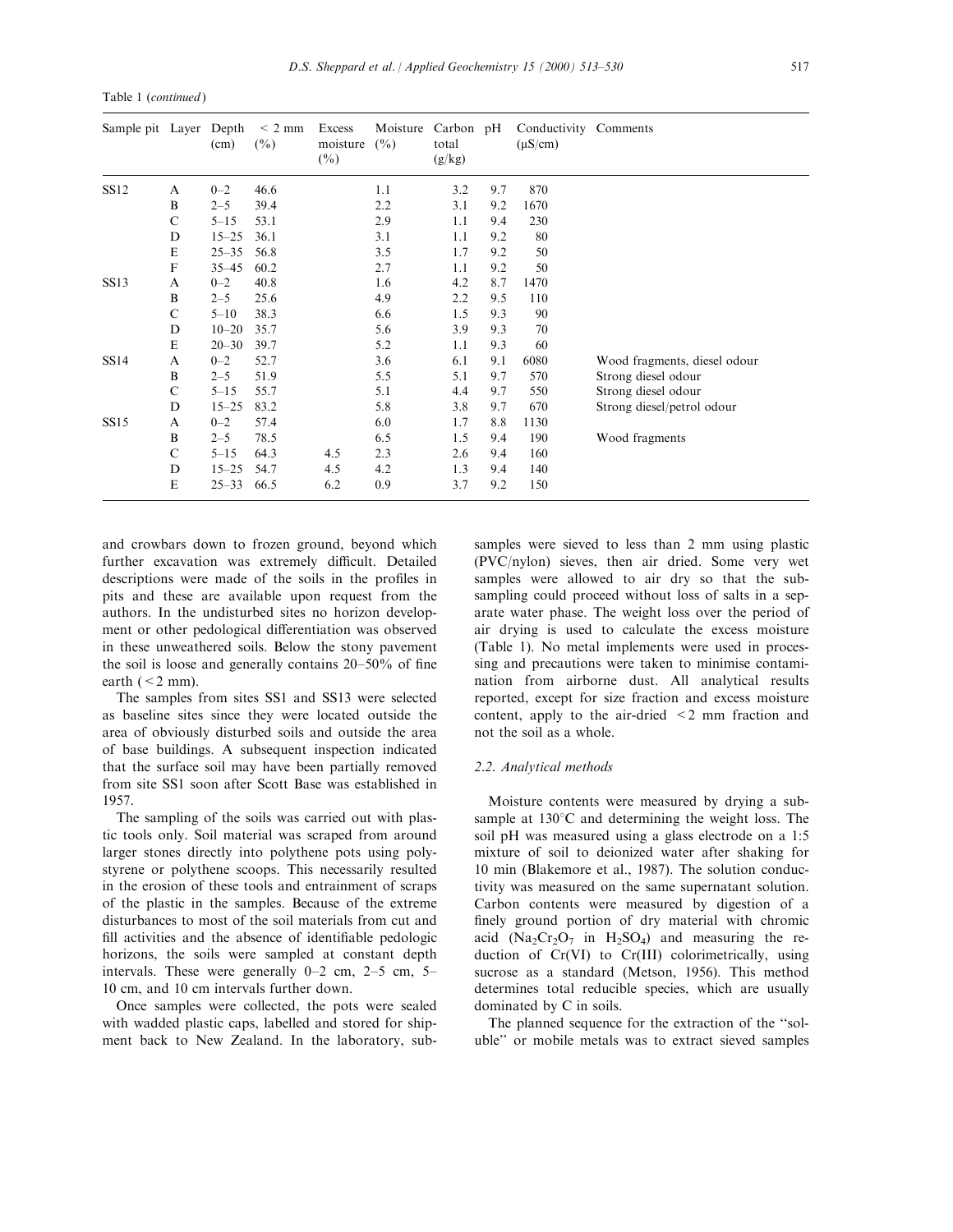| Water and acid leachable metal contents of soils.<br>for both extracts); the remainder were extracted<br>Table 2   |                                  |                                  |                                                                                                                                                                                                                        |                                                                                                                                                                                                                                | s                                                          | eparately             |                      |                     |                                             | The acid leachate was cold 0.01 M HNO <sub>3</sub> . Al, Cr, Fe and Mn were extracted sequentially (i.e., the same soil sample was used |                      |                                        |                                                                                                                                                                                                                                |                                                                                                                        |                      |                                                                                                                                                                                                                                  |                      |                                                                                                                                                                                                                                                                                             |                                                                                       |                                                                   |                                                                                                                                                                                                                                  |                                  |
|--------------------------------------------------------------------------------------------------------------------|----------------------------------|----------------------------------|------------------------------------------------------------------------------------------------------------------------------------------------------------------------------------------------------------------------|--------------------------------------------------------------------------------------------------------------------------------------------------------------------------------------------------------------------------------|------------------------------------------------------------|-----------------------|----------------------|---------------------|---------------------------------------------|-----------------------------------------------------------------------------------------------------------------------------------------|----------------------|----------------------------------------|--------------------------------------------------------------------------------------------------------------------------------------------------------------------------------------------------------------------------------|------------------------------------------------------------------------------------------------------------------------|----------------------|----------------------------------------------------------------------------------------------------------------------------------------------------------------------------------------------------------------------------------|----------------------|---------------------------------------------------------------------------------------------------------------------------------------------------------------------------------------------------------------------------------------------------------------------------------------------|---------------------------------------------------------------------------------------|-------------------------------------------------------------------|----------------------------------------------------------------------------------------------------------------------------------------------------------------------------------------------------------------------------------|----------------------------------|
| Layer<br>Sample                                                                                                    | $\frac{\text{Ag}}{\text{Hg/kg}}$ | $\frac{\text{Ag}}{\text{kg/kg}}$ | $\frac{\text{Al}}{\text{mg/kg}}$                                                                                                                                                                                       | $\begin{array}{l} \mathrm{Al} \\ \mathrm{mg/kg} \\ \mathrm{acid} \end{array}$                                                                                                                                                  | As<br>µg/kg<br>water                                       | As<br>। सु/kg<br>acid | Cd<br>µg/kg<br>water | Cd<br>Hg/kg<br>acid | Cr<br>Hg/kg<br>water                        | $Gr$<br>$\mu$ g/kg<br>acid                                                                                                              | Cu<br>Hg/kg<br>water | $Cu$<br>$\frac{\text{kg}}{\text{mol}}$ | Fe<br>mg/kg<br>water                                                                                                                                                                                                           | Fe $\begin{array}{l}\hbox{Fe}\\ \mathrm{mg/kg}\\ \mathrm{acid}\end{array}$                                             | Mn<br>mg/kg<br>water | $\begin{array}{l} \mathbf{Mn} \\ \mathbf{mg/kg} \\ \mathbf{a} \text{c} \text{id} \end{array}$                                                                                                                                    | Ni<br>µg/kg<br>water | Ni<br>Lig/kg<br>acid                                                                                                                                                                                                                                                                        | Pb<br>µg/kg<br>water                                                                  | Pb<br>Hg/kg<br>acid                                               | $\frac{Zn}{\log(kg)}$                                                                                                                                                                                                            | $\frac{\text{Zn}}{\text{Hg/kg}}$ |
| SSI                                                                                                                |                                  |                                  | $\frac{15}{3.3}$                                                                                                                                                                                                       |                                                                                                                                                                                                                                | 8837722                                                    |                       |                      |                     |                                             |                                                                                                                                         |                      |                                        |                                                                                                                                                                                                                                |                                                                                                                        |                      |                                                                                                                                                                                                                                  |                      |                                                                                                                                                                                                                                                                                             |                                                                                       |                                                                   |                                                                                                                                                                                                                                  |                                  |
| SS <sub>2</sub>                                                                                                    |                                  |                                  |                                                                                                                                                                                                                        |                                                                                                                                                                                                                                |                                                            |                       |                      |                     | ិទី<br>តួនាំង និដ្ឋិ ដូង ងូ ងូ <del>។</del> |                                                                                                                                         |                      |                                        |                                                                                                                                                                                                                                |                                                                                                                        |                      |                                                                                                                                                                                                                                  |                      |                                                                                                                                                                                                                                                                                             |                                                                                       |                                                                   |                                                                                                                                                                                                                                  |                                  |
| SS <sub>3</sub>                                                                                                    |                                  |                                  |                                                                                                                                                                                                                        |                                                                                                                                                                                                                                |                                                            |                       |                      |                     |                                             |                                                                                                                                         |                      |                                        |                                                                                                                                                                                                                                |                                                                                                                        |                      |                                                                                                                                                                                                                                  |                      |                                                                                                                                                                                                                                                                                             |                                                                                       | $\frac{3}{6}$                                                     |                                                                                                                                                                                                                                  |                                  |
| SS <sub>4</sub>                                                                                                    |                                  |                                  |                                                                                                                                                                                                                        |                                                                                                                                                                                                                                |                                                            |                       |                      |                     |                                             |                                                                                                                                         |                      |                                        |                                                                                                                                                                                                                                |                                                                                                                        |                      |                                                                                                                                                                                                                                  |                      |                                                                                                                                                                                                                                                                                             |                                                                                       | $\frac{1.8}{8.0}$                                                 |                                                                                                                                                                                                                                  |                                  |
| SSS                                                                                                                |                                  |                                  |                                                                                                                                                                                                                        |                                                                                                                                                                                                                                |                                                            |                       |                      |                     |                                             |                                                                                                                                         |                      |                                        | ័ ធ្ម ដូច្នេះ ស្ទួន មន្ត្រី មន្ត្រី ស្ទួន អូចដូច មន្ត្រី ស្ទួន មន្ត្រី ស្ទួន មន្ត្រី មន្ត្រី មន្ត្រី មន្ត្រី<br>ក្នុង មន្ត្រី មន្ត្រី មន្ត្រី មន្ត្រី ស្ទួន អូចដូច មន្ត្រី មន្ត្រី ស្ទួន មន្ត្រី ស្ទួន មន្ត្រី មន្ត្រី មន្ត្រី |                                                                                                                        |                      |                                                                                                                                                                                                                                  |                      |                                                                                                                                                                                                                                                                                             |                                                                                       | ersees<br>V                                                       |                                                                                                                                                                                                                                  |                                  |
| SS <sub>6</sub>                                                                                                    |                                  |                                  |                                                                                                                                                                                                                        |                                                                                                                                                                                                                                |                                                            |                       |                      |                     |                                             |                                                                                                                                         |                      |                                        |                                                                                                                                                                                                                                |                                                                                                                        |                      |                                                                                                                                                                                                                                  |                      |                                                                                                                                                                                                                                                                                             |                                                                                       |                                                                   |                                                                                                                                                                                                                                  |                                  |
| SS7                                                                                                                |                                  |                                  |                                                                                                                                                                                                                        |                                                                                                                                                                                                                                |                                                            |                       |                      |                     |                                             |                                                                                                                                         |                      |                                        |                                                                                                                                                                                                                                |                                                                                                                        |                      |                                                                                                                                                                                                                                  |                      |                                                                                                                                                                                                                                                                                             |                                                                                       |                                                                   |                                                                                                                                                                                                                                  |                                  |
| $\rm{SS}$                                                                                                          |                                  |                                  |                                                                                                                                                                                                                        |                                                                                                                                                                                                                                |                                                            |                       |                      |                     |                                             | $\begin{array}{l} 0.0068 \\ 0.022 \\ 0.0040 \\ 0.00025 \end{array}$                                                                     |                      |                                        |                                                                                                                                                                                                                                |                                                                                                                        |                      |                                                                                                                                                                                                                                  |                      |                                                                                                                                                                                                                                                                                             |                                                                                       |                                                                   |                                                                                                                                                                                                                                  |                                  |
| SS <sub>9</sub>                                                                                                    |                                  |                                  |                                                                                                                                                                                                                        |                                                                                                                                                                                                                                |                                                            |                       |                      |                     |                                             | $0.0065$<br>$0.00025$<br>$0.0005$<br>$0.0018$<br>$\begin{array}{c} 0.0048 \\ 0.0025 \\ 0.015 \end{array}$                               |                      |                                        |                                                                                                                                                                                                                                |                                                                                                                        |                      |                                                                                                                                                                                                                                  |                      |                                                                                                                                                                                                                                                                                             |                                                                                       |                                                                   |                                                                                                                                                                                                                                  |                                  |
| <b>A M U A M U A M U A A M U A M U A M U A A U A A M U A A M U A M U A M U A M U A M U A M V A M U A M</b><br>SS10 |                                  |                                  | id para de de la paradidade de la paradidade de la paradidade de la paradidade de la paradidade de l<br>Tradition de la paradidade de la paradidade de la paradidade de la paradidade de la paradidade de la paradidad | in di 2000 di 2000 di 2000 di 2000 di 2000 di 2000 di 2000 di 2000 di 2000 di 2000 di 2000 di 2000 di 2000 di<br>Li di 2000 di 2000 di 2000 di 2000 di 2000 di 2000 di 2000 di 2000 di 2000 di 2000 di 2000 di 2000 di 2000 di | っ。<br>C. v. こにはあめあなおおれあるといいだい。そのはのあなあるとこの方おめ4年におれておけなかれたのお |                       |                      |                     |                                             |                                                                                                                                         |                      | 828mm                                  |                                                                                                                                                                                                                                | ri v S F 190001834<br>T v S F 190001834<br>R 3 S F 1934 E 23 F 1934 E 23 F 1945 E 1956 E 19600195019501950118501019501 |                      | codential de dividual de la districción de la distribución de la distribución de la distribución de la distrib<br>1974 a distribución de la distribución de la distribución de la distribución de la distribución de la distribu |                      |                                                                                                                                                                                                                                                                                             | r.<br>" - エキにいいこ 14 % しゅうのうについている。" この。" - " この。" - 14 というでいいのでしょうとことに 12 こうこうにっぽいしょう | $\begin{array}{c} 25.3 \\ -0.3 \\ -0.5 \\ \end{array}$<br>$\circ$ | na sa shekara sa kasan sa shekara shekara ta shekara ta shekara ta shekara shekara ta shekara ta shekara ta sh<br>''' a shekara sa shekara ta shekara ta shekara ta shekara ta shekara ta shekara ta shekara ta shekara ta sheka |                                  |
| SS11<br>SS12                                                                                                       |                                  |                                  |                                                                                                                                                                                                                        |                                                                                                                                                                                                                                |                                                            |                       |                      |                     | 2                                           |                                                                                                                                         |                      |                                        | 78898688                                                                                                                                                                                                                       |                                                                                                                        |                      |                                                                                                                                                                                                                                  |                      | $\begin{array}{c} 0.67688 \\ 0.76000 \\ 0.00000 \\ 0.0000 \\ 0.0000 \\ 0.0000 \\ 0.0000 \\ 0.0000 \\ 0.0000 \\ 0.0000 \\ 0.0000 \\ 0.0000 \\ 0.0000 \\ 0.0000 \\ 0.0000 \\ 0.0000 \\ 0.0000 \\ 0.0000 \\ 0.0000 \\ 0.0000 \\ 0.0000 \\ 0.0000 \\ 0.0000 \\ 0.0000 \\ 0.0000 \\ 0.0000 \\ 0$ |                                                                                       | gggggggg                                                          |                                                                                                                                                                                                                                  |                                  |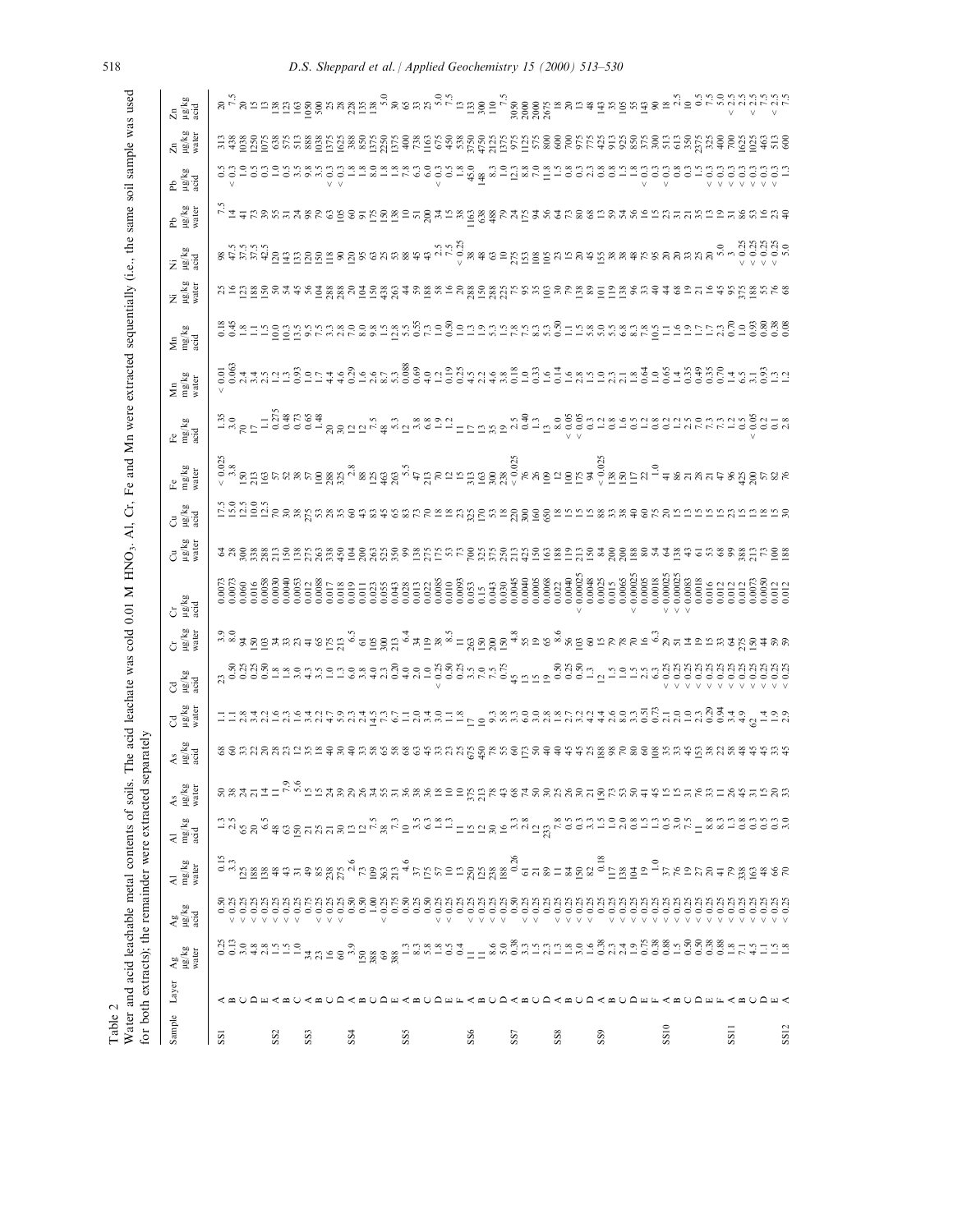|                  | Table 2 (continued)       |                                           |                       |                                                                                                                                                                                                                                                                                                                                                                                              |                                                                                                                                                                                                                                 |                      |                                  |                                  |                          |                      |                     |                                                                                                                                                                                                                                                                                                                                                                                                                      |                                                                                                                                                                                                                                                                                                                                                                                                                                  |                      |                                             |                                                                                                                                                                                                                                 |                     |                       |                                                                                                                                                                                                                                   |                                  |                       |                      |                                                                                                                                                                                                                                                                                                                        |
|------------------|---------------------------|-------------------------------------------|-----------------------|----------------------------------------------------------------------------------------------------------------------------------------------------------------------------------------------------------------------------------------------------------------------------------------------------------------------------------------------------------------------------------------------|---------------------------------------------------------------------------------------------------------------------------------------------------------------------------------------------------------------------------------|----------------------|----------------------------------|----------------------------------|--------------------------|----------------------|---------------------|----------------------------------------------------------------------------------------------------------------------------------------------------------------------------------------------------------------------------------------------------------------------------------------------------------------------------------------------------------------------------------------------------------------------|----------------------------------------------------------------------------------------------------------------------------------------------------------------------------------------------------------------------------------------------------------------------------------------------------------------------------------------------------------------------------------------------------------------------------------|----------------------|---------------------------------------------|---------------------------------------------------------------------------------------------------------------------------------------------------------------------------------------------------------------------------------|---------------------|-----------------------|-----------------------------------------------------------------------------------------------------------------------------------------------------------------------------------------------------------------------------------|----------------------------------|-----------------------|----------------------|------------------------------------------------------------------------------------------------------------------------------------------------------------------------------------------------------------------------------------------------------------------------------------------------------------------------|
| Sample Layer     |                           | $\frac{\text{Ag}}{\text{Hg/kg}}$          | ਆ ਲਾਤ<br>ਮਾਹਰ<br>ਅੰਗੂ | $\frac{\text{Al}}{\text{mg/kg}}$                                                                                                                                                                                                                                                                                                                                                             | $\frac{\text{Al}}{\text{mg/kg}}$                                                                                                                                                                                                | As<br>µg/kg<br>water | $\frac{\text{As}}{\text{mg/kg}}$ | Cd<br>µg/kg<br>water             | ರ<br>ಆ <sup>ಗ್ರ</sup> ಷೆ | Cr<br>ਘੁ/kg<br>water | Cr<br>Light<br>acid | Cu<br>ਮੁਭ/kg<br>water                                                                                                                                                                                                                                                                                                                                                                                                | ರ<br>ಆಗ್ನೇ<br>acd                                                                                                                                                                                                                                                                                                                                                                                                                | Fe<br>mg/kg<br>water | Fe<br>mg/kg<br>xcid                         | Mn<br>mg/kg<br>water                                                                                                                                                                                                            | Mn<br>mg/kg<br>acid | Ni<br>אַלאַש<br>אשוני | m<br>Parid<br>acid                                                                                                                                                                                                                | Pb<br>ug/kg<br>water             | Pb<br>ਮੁਲੂ/kg<br>acid | Zn<br>Hg/kg<br>water | Zn<br>Hg/kg<br>acid                                                                                                                                                                                                                                                                                                    |
|                  |                           |                                           |                       |                                                                                                                                                                                                                                                                                                                                                                                              |                                                                                                                                                                                                                                 |                      |                                  |                                  |                          |                      |                     |                                                                                                                                                                                                                                                                                                                                                                                                                      |                                                                                                                                                                                                                                                                                                                                                                                                                                  |                      |                                             |                                                                                                                                                                                                                                 |                     |                       |                                                                                                                                                                                                                                   |                                  |                       |                      |                                                                                                                                                                                                                                                                                                                        |
|                  |                           |                                           |                       |                                                                                                                                                                                                                                                                                                                                                                                              |                                                                                                                                                                                                                                 |                      |                                  |                                  |                          |                      |                     |                                                                                                                                                                                                                                                                                                                                                                                                                      |                                                                                                                                                                                                                                                                                                                                                                                                                                  |                      |                                             |                                                                                                                                                                                                                                 |                     |                       |                                                                                                                                                                                                                                   |                                  |                       |                      |                                                                                                                                                                                                                                                                                                                        |
|                  |                           |                                           |                       |                                                                                                                                                                                                                                                                                                                                                                                              |                                                                                                                                                                                                                                 |                      |                                  |                                  |                          |                      |                     |                                                                                                                                                                                                                                                                                                                                                                                                                      | $\mathcal{U}_{\mathcal{X}}$ $\mathcal{U}_{\mathcal{X}}$ $\mathcal{U}_{\mathcal{X}}$ $\mathcal{U}_{\mathcal{X}}$ $\mathcal{U}_{\mathcal{X}}$ $\mathcal{U}_{\mathcal{X}}$ $\mathcal{U}_{\mathcal{X}}$ $\mathcal{U}_{\mathcal{X}}$ $\mathcal{U}_{\mathcal{X}}$ $\mathcal{U}_{\mathcal{X}}$ $\mathcal{U}_{\mathcal{X}}$ $\mathcal{U}_{\mathcal{X}}$ $\mathcal{U}_{\mathcal{X}}$ $\mathcal{U}_{\mathcal{X}}$ $\mathcal{U}_{\mathcal{$ |                      |                                             |                                                                                                                                                                                                                                 |                     |                       | $\frac{1}{12}$ to the state of the state of the state of the state of the state of the state of the state of the state of the state of the state of the state of the state of the state of the state of the state of the state of |                                  |                       |                      | $=$ $\frac{1}{2}$ $\frac{1}{2}$ $\frac{1}{2}$ $\frac{1}{2}$ $\frac{1}{2}$ $\frac{1}{2}$ $\frac{1}{2}$ $\frac{1}{2}$ $\frac{1}{2}$ $\frac{1}{2}$ $\frac{1}{2}$ $\frac{1}{2}$ $\frac{1}{2}$ $\frac{1}{2}$ $\frac{1}{2}$ $\frac{1}{2}$ $\frac{1}{2}$ $\frac{1}{2}$ $\frac{1}{2}$ $\frac{1}{2}$ $\frac{1}{2}$ $\frac{1}{2$ |
|                  |                           |                                           |                       |                                                                                                                                                                                                                                                                                                                                                                                              |                                                                                                                                                                                                                                 |                      |                                  |                                  |                          |                      |                     |                                                                                                                                                                                                                                                                                                                                                                                                                      |                                                                                                                                                                                                                                                                                                                                                                                                                                  |                      |                                             |                                                                                                                                                                                                                                 |                     |                       |                                                                                                                                                                                                                                   |                                  |                       |                      |                                                                                                                                                                                                                                                                                                                        |
|                  |                           |                                           |                       |                                                                                                                                                                                                                                                                                                                                                                                              |                                                                                                                                                                                                                                 |                      |                                  |                                  |                          |                      |                     |                                                                                                                                                                                                                                                                                                                                                                                                                      |                                                                                                                                                                                                                                                                                                                                                                                                                                  |                      |                                             |                                                                                                                                                                                                                                 |                     |                       |                                                                                                                                                                                                                                   |                                  |                       |                      |                                                                                                                                                                                                                                                                                                                        |
| SS <sub>13</sub> |                           |                                           |                       |                                                                                                                                                                                                                                                                                                                                                                                              |                                                                                                                                                                                                                                 |                      |                                  |                                  |                          |                      |                     |                                                                                                                                                                                                                                                                                                                                                                                                                      |                                                                                                                                                                                                                                                                                                                                                                                                                                  |                      |                                             |                                                                                                                                                                                                                                 |                     |                       |                                                                                                                                                                                                                                   |                                  |                       |                      |                                                                                                                                                                                                                                                                                                                        |
|                  |                           |                                           |                       |                                                                                                                                                                                                                                                                                                                                                                                              |                                                                                                                                                                                                                                 |                      |                                  |                                  |                          |                      |                     |                                                                                                                                                                                                                                                                                                                                                                                                                      |                                                                                                                                                                                                                                                                                                                                                                                                                                  |                      |                                             |                                                                                                                                                                                                                                 |                     |                       |                                                                                                                                                                                                                                   |                                  |                       |                      |                                                                                                                                                                                                                                                                                                                        |
|                  |                           |                                           |                       |                                                                                                                                                                                                                                                                                                                                                                                              |                                                                                                                                                                                                                                 |                      |                                  |                                  |                          |                      |                     |                                                                                                                                                                                                                                                                                                                                                                                                                      |                                                                                                                                                                                                                                                                                                                                                                                                                                  |                      |                                             |                                                                                                                                                                                                                                 |                     |                       |                                                                                                                                                                                                                                   |                                  |                       |                      |                                                                                                                                                                                                                                                                                                                        |
|                  |                           |                                           |                       |                                                                                                                                                                                                                                                                                                                                                                                              |                                                                                                                                                                                                                                 |                      |                                  |                                  |                          |                      |                     |                                                                                                                                                                                                                                                                                                                                                                                                                      |                                                                                                                                                                                                                                                                                                                                                                                                                                  |                      |                                             |                                                                                                                                                                                                                                 |                     |                       |                                                                                                                                                                                                                                   |                                  |                       |                      |                                                                                                                                                                                                                                                                                                                        |
|                  |                           |                                           |                       |                                                                                                                                                                                                                                                                                                                                                                                              |                                                                                                                                                                                                                                 |                      |                                  |                                  |                          |                      |                     |                                                                                                                                                                                                                                                                                                                                                                                                                      |                                                                                                                                                                                                                                                                                                                                                                                                                                  |                      |                                             |                                                                                                                                                                                                                                 |                     |                       |                                                                                                                                                                                                                                   |                                  |                       |                      |                                                                                                                                                                                                                                                                                                                        |
| SS14             |                           |                                           |                       |                                                                                                                                                                                                                                                                                                                                                                                              |                                                                                                                                                                                                                                 |                      |                                  |                                  |                          |                      |                     |                                                                                                                                                                                                                                                                                                                                                                                                                      |                                                                                                                                                                                                                                                                                                                                                                                                                                  |                      |                                             |                                                                                                                                                                                                                                 |                     |                       |                                                                                                                                                                                                                                   |                                  |                       |                      |                                                                                                                                                                                                                                                                                                                        |
|                  | <b>EXAO A &lt; AO A E</b> |                                           |                       |                                                                                                                                                                                                                                                                                                                                                                                              |                                                                                                                                                                                                                                 |                      |                                  |                                  |                          |                      |                     |                                                                                                                                                                                                                                                                                                                                                                                                                      |                                                                                                                                                                                                                                                                                                                                                                                                                                  |                      |                                             |                                                                                                                                                                                                                                 |                     |                       |                                                                                                                                                                                                                                   |                                  |                       |                      |                                                                                                                                                                                                                                                                                                                        |
|                  |                           |                                           |                       |                                                                                                                                                                                                                                                                                                                                                                                              |                                                                                                                                                                                                                                 |                      |                                  |                                  |                          |                      |                     |                                                                                                                                                                                                                                                                                                                                                                                                                      |                                                                                                                                                                                                                                                                                                                                                                                                                                  |                      |                                             |                                                                                                                                                                                                                                 |                     |                       |                                                                                                                                                                                                                                   |                                  |                       |                      |                                                                                                                                                                                                                                                                                                                        |
|                  |                           |                                           |                       |                                                                                                                                                                                                                                                                                                                                                                                              |                                                                                                                                                                                                                                 |                      |                                  |                                  |                          |                      |                     |                                                                                                                                                                                                                                                                                                                                                                                                                      |                                                                                                                                                                                                                                                                                                                                                                                                                                  |                      |                                             |                                                                                                                                                                                                                                 |                     |                       |                                                                                                                                                                                                                                   |                                  |                       |                      |                                                                                                                                                                                                                                                                                                                        |
| SIS              |                           |                                           |                       |                                                                                                                                                                                                                                                                                                                                                                                              |                                                                                                                                                                                                                                 |                      |                                  |                                  |                          |                      |                     |                                                                                                                                                                                                                                                                                                                                                                                                                      |                                                                                                                                                                                                                                                                                                                                                                                                                                  |                      |                                             |                                                                                                                                                                                                                                 |                     |                       |                                                                                                                                                                                                                                   |                                  |                       |                      |                                                                                                                                                                                                                                                                                                                        |
|                  |                           |                                           |                       |                                                                                                                                                                                                                                                                                                                                                                                              |                                                                                                                                                                                                                                 |                      |                                  |                                  |                          |                      |                     |                                                                                                                                                                                                                                                                                                                                                                                                                      |                                                                                                                                                                                                                                                                                                                                                                                                                                  |                      |                                             |                                                                                                                                                                                                                                 |                     |                       |                                                                                                                                                                                                                                   |                                  |                       |                      |                                                                                                                                                                                                                                                                                                                        |
|                  |                           |                                           |                       |                                                                                                                                                                                                                                                                                                                                                                                              |                                                                                                                                                                                                                                 |                      |                                  |                                  |                          |                      |                     |                                                                                                                                                                                                                                                                                                                                                                                                                      |                                                                                                                                                                                                                                                                                                                                                                                                                                  |                      |                                             |                                                                                                                                                                                                                                 |                     |                       |                                                                                                                                                                                                                                   |                                  |                       |                      |                                                                                                                                                                                                                                                                                                                        |
|                  |                           |                                           |                       |                                                                                                                                                                                                                                                                                                                                                                                              |                                                                                                                                                                                                                                 |                      |                                  |                                  |                          |                      |                     |                                                                                                                                                                                                                                                                                                                                                                                                                      |                                                                                                                                                                                                                                                                                                                                                                                                                                  |                      |                                             |                                                                                                                                                                                                                                 |                     |                       |                                                                                                                                                                                                                                   |                                  |                       |                      |                                                                                                                                                                                                                                                                                                                        |
|                  |                           |                                           |                       |                                                                                                                                                                                                                                                                                                                                                                                              |                                                                                                                                                                                                                                 |                      |                                  |                                  |                          |                      |                     |                                                                                                                                                                                                                                                                                                                                                                                                                      |                                                                                                                                                                                                                                                                                                                                                                                                                                  |                      |                                             |                                                                                                                                                                                                                                 |                     |                       |                                                                                                                                                                                                                                   |                                  |                       |                      |                                                                                                                                                                                                                                                                                                                        |
| Blanks           |                           |                                           |                       |                                                                                                                                                                                                                                                                                                                                                                                              |                                                                                                                                                                                                                                 |                      |                                  |                                  |                          |                      |                     |                                                                                                                                                                                                                                                                                                                                                                                                                      |                                                                                                                                                                                                                                                                                                                                                                                                                                  |                      |                                             |                                                                                                                                                                                                                                 |                     |                       |                                                                                                                                                                                                                                   |                                  |                       |                      |                                                                                                                                                                                                                                                                                                                        |
|                  |                           |                                           |                       |                                                                                                                                                                                                                                                                                                                                                                                              |                                                                                                                                                                                                                                 |                      |                                  |                                  |                          |                      |                     |                                                                                                                                                                                                                                                                                                                                                                                                                      |                                                                                                                                                                                                                                                                                                                                                                                                                                  |                      |                                             |                                                                                                                                                                                                                                 |                     |                       |                                                                                                                                                                                                                                   |                                  |                       |                      |                                                                                                                                                                                                                                                                                                                        |
|                  |                           |                                           |                       |                                                                                                                                                                                                                                                                                                                                                                                              |                                                                                                                                                                                                                                 |                      |                                  |                                  |                          |                      |                     |                                                                                                                                                                                                                                                                                                                                                                                                                      |                                                                                                                                                                                                                                                                                                                                                                                                                                  |                      |                                             |                                                                                                                                                                                                                                 |                     |                       |                                                                                                                                                                                                                                   |                                  |                       |                      |                                                                                                                                                                                                                                                                                                                        |
|                  |                           |                                           |                       |                                                                                                                                                                                                                                                                                                                                                                                              |                                                                                                                                                                                                                                 |                      |                                  |                                  |                          |                      |                     |                                                                                                                                                                                                                                                                                                                                                                                                                      |                                                                                                                                                                                                                                                                                                                                                                                                                                  |                      |                                             |                                                                                                                                                                                                                                 |                     |                       |                                                                                                                                                                                                                                   |                                  |                       |                      |                                                                                                                                                                                                                                                                                                                        |
|                  |                           |                                           |                       |                                                                                                                                                                                                                                                                                                                                                                                              |                                                                                                                                                                                                                                 |                      |                                  |                                  |                          |                      |                     |                                                                                                                                                                                                                                                                                                                                                                                                                      |                                                                                                                                                                                                                                                                                                                                                                                                                                  |                      |                                             |                                                                                                                                                                                                                                 |                     |                       |                                                                                                                                                                                                                                   |                                  |                       |                      |                                                                                                                                                                                                                                                                                                                        |
|                  |                           |                                           |                       |                                                                                                                                                                                                                                                                                                                                                                                              |                                                                                                                                                                                                                                 |                      |                                  |                                  |                          |                      |                     |                                                                                                                                                                                                                                                                                                                                                                                                                      |                                                                                                                                                                                                                                                                                                                                                                                                                                  |                      |                                             |                                                                                                                                                                                                                                 |                     |                       |                                                                                                                                                                                                                                   |                                  |                       |                      |                                                                                                                                                                                                                                                                                                                        |
|                  |                           |                                           |                       |                                                                                                                                                                                                                                                                                                                                                                                              |                                                                                                                                                                                                                                 |                      |                                  |                                  |                          |                      |                     |                                                                                                                                                                                                                                                                                                                                                                                                                      |                                                                                                                                                                                                                                                                                                                                                                                                                                  |                      |                                             |                                                                                                                                                                                                                                 |                     |                       |                                                                                                                                                                                                                                   |                                  |                       |                      |                                                                                                                                                                                                                                                                                                                        |
|                  |                           |                                           |                       |                                                                                                                                                                                                                                                                                                                                                                                              |                                                                                                                                                                                                                                 |                      |                                  |                                  |                          |                      |                     |                                                                                                                                                                                                                                                                                                                                                                                                                      |                                                                                                                                                                                                                                                                                                                                                                                                                                  |                      |                                             |                                                                                                                                                                                                                                 |                     |                       |                                                                                                                                                                                                                                   |                                  |                       |                      |                                                                                                                                                                                                                                                                                                                        |
|                  |                           |                                           |                       | $\frac{1}{2} \frac{1}{2} \frac{1}{2} \frac{1}{2} \frac{1}{2} \frac{1}{2} \frac{1}{2} \frac{1}{2} \frac{1}{2} \frac{1}{2} \frac{1}{2} \frac{1}{2} \frac{1}{2} \frac{1}{2} \frac{1}{2} \frac{1}{2} \frac{1}{2} \frac{1}{2} \frac{1}{2} \frac{1}{2} \frac{1}{2} \frac{1}{2} \frac{1}{2} \frac{1}{2} \frac{1}{2} \frac{1}{2} \frac{1}{2} \frac{1}{2} \frac{1}{2} \frac{1}{2} \frac{1}{2} \frac{$ |                                                                                                                                                                                                                                 |                      |                                  | 4911875282510075009806920010日10日 |                          |                      |                     | $\mathop{3.68} \nolimits \mathop{2.68} \nolimits \mathop{2.68} \nolimits \mathop{2.68} \nolimits \mathop{2.68} \nolimits \mathop{2.68} \nolimits \mathop{2.68} \nolimits \mathop{2.68} \nolimits \mathop{2.68} \nolimits \mathop{2.68} \nolimits \mathop{2.68} \nolimits \mathop{2.68} \nolimits \mathop{2.68} \nolimits \mathop{2.68} \nolimits \mathop{2.68} \nolimits \mathop{2.68} \nolimits \mathop{2.68} \nol$ |                                                                                                                                                                                                                                                                                                                                                                                                                                  |                      |                                             | ria via u al Francisco de une anologo de de de de la construcción de la construcción de la construcción de la<br>La via u al Francisco de la construcción de la construcción de la construcción de la construcción de la constr |                     |                       |                                                                                                                                                                                                                                   | 88888888668888858888888888888888 |                       |                      |                                                                                                                                                                                                                                                                                                                        |
|                  |                           | marcon Commando da US # HOR DO VVVVVVVVVV |                       |                                                                                                                                                                                                                                                                                                                                                                                              | s su de la disposición de la de la de la de la de la de la de la de la de la de la de la de la de la de la de<br>La de la de la de la de la de la de la de la de la de la de la de la de la de la de la de la de la de la de la |                      |                                  |                                  |                          |                      |                     |                                                                                                                                                                                                                                                                                                                                                                                                                      |                                                                                                                                                                                                                                                                                                                                                                                                                                  |                      | gradu da da da hinging sang sang sanggalang |                                                                                                                                                                                                                                 |                     |                       |                                                                                                                                                                                                                                   |                                  |                       |                      |                                                                                                                                                                                                                                                                                                                        |
|                  |                           |                                           |                       |                                                                                                                                                                                                                                                                                                                                                                                              |                                                                                                                                                                                                                                 |                      |                                  |                                  |                          |                      |                     |                                                                                                                                                                                                                                                                                                                                                                                                                      |                                                                                                                                                                                                                                                                                                                                                                                                                                  |                      |                                             |                                                                                                                                                                                                                                 |                     |                       |                                                                                                                                                                                                                                   |                                  |                       |                      |                                                                                                                                                                                                                                                                                                                        |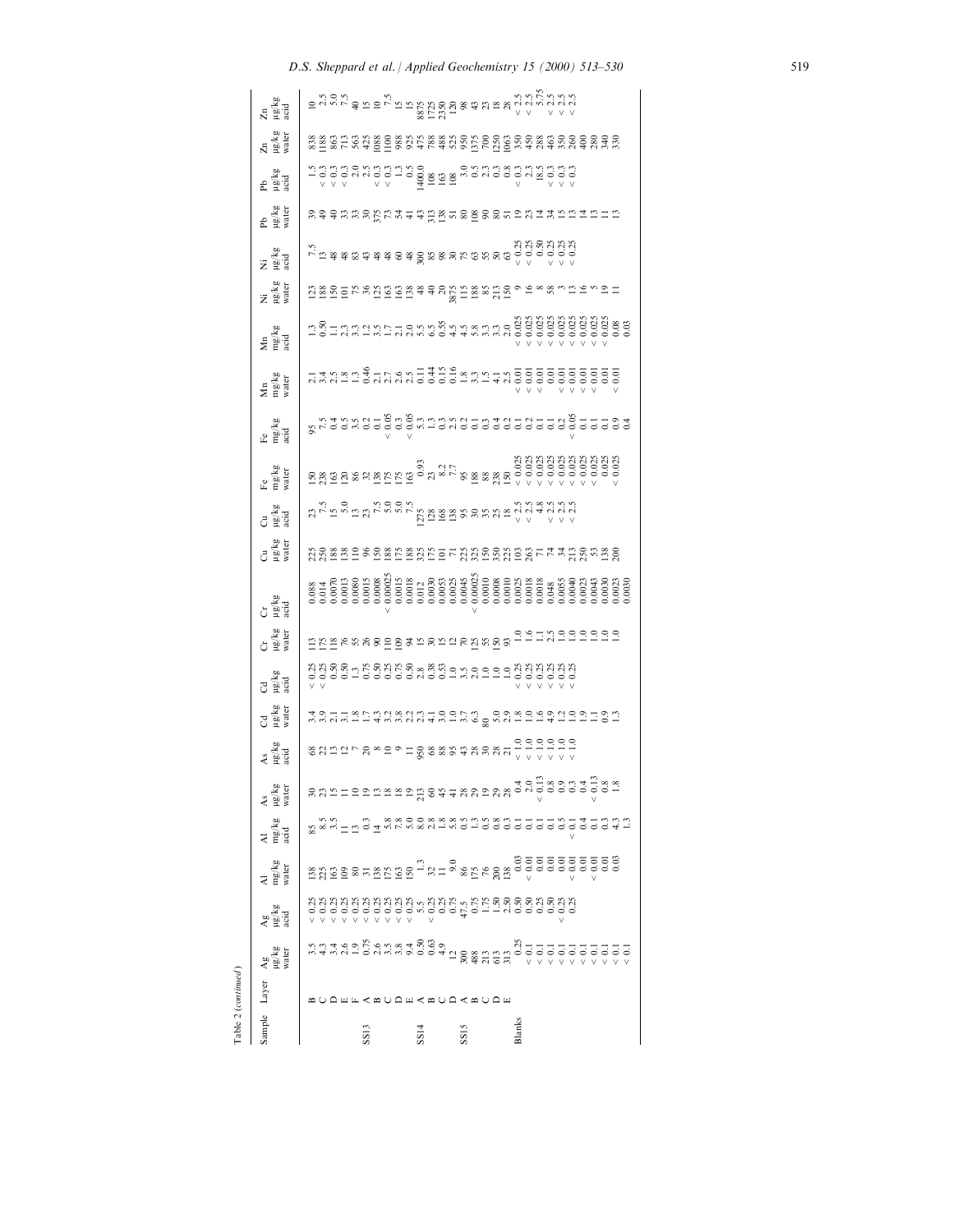first with deionized water (water extract) followed by  $0.01$  M HNO<sub>3</sub> (acid extract). The leaching was carried out by vigorously shaking 2 g dry soil with 25 ml of the deionized water for 1 h, centrifuging and decanting, then adding 25 ml of the acid and repeating the extraction procedure. The resulting pHs of the solutions was measured and ranged from 7.2 to 9.9 with a median value of  $9.2$  for the water extract;  $2.2-5.2$  $(3.5 \text{ median value})$  for sequential acid; and  $2.9-5.3$   $(3.7)$ median value) for the acid extract alone.

The supernatants were sealed in plastic containers and shipped for analysis of Ag, Al, As, Cd, Cr, Cu, Fe, Mn, Ni, Pb and Zn to the CSIRO Division of Energy Technologies, NSW, Australia. The analytical methods used were ICP-MS and ICP-OES as appropriate. Analytical quality was monitored in each batch of samples by repeat analyses, recoveries of spiked samples, and analysis of a certified reference material (Merck ICP4 100 ppb for Ni, Cu, Zn, Cd and Pb). Duplicates were generally within 10% or one last significant figure of each other except for Zn for which repeat analyses were generally within 20%. Recoveries were almost always between 90 and 110%. The determined concentrations of the metals in the reference material were within  $5\%$  of the certified values.

Some analytical results gave unacceptably high blanks, especially in the acid extracts, and this was eventually shown to be due to cross contamination through the use of inadequately cleaned centrifuge tubes. The extractions were repeated in the acid solution only and reanalysed, for Ag, As, Cd, Cu, Ni, Pb and Zn. These were not extracted with water first and the results should not be regarded as being equivalent to those that were i.e., Al, Cr, Fe and Mn. Some sets of analyses in the water extracts still had high concentrations of metals in the blanks, particularly for Cu, but the authors were not able to repeat these extractions and analyses.

## 3. Results

Table 1 lists the sample depths, moisture contents, excess moisture, total C, pH and conductivity while Table 2 lists the Al, Fe, Mn, As and heavy metal contents of the water and acid extracts of the soils.

## 3.1. Moisture contents

The moisture contents of the soils differ between the undisturbed and the disturbed sites. At the undisturbed or only slightly modified sites (SS1, SS12, SS13) the moisture content is lowest at the surface  $(0-2 \text{ cm})$  and increases with depth. The disturbed soils in most cases exhibit a moisture profile that is characteristic of undisturbed "wet" sites (Campbell et al., 1997) with an

average moisture content per horizon of about twice that for the undisturbed soils. These significant differences in moisture characteristics of the disturbed soils may be due to soil compaction and/or a changed soil thermal regime. The lighter colour and smoother surface of the disturbed soils is likely to result in higher albedo for these surfaces with less energy available for soil thawing, with a resulting rise in the permafrost table and accumulation of water in the intermediate horizons. It is considered likely, based on the observations of soil moisture contents at undisturbed wet sites over several years, that there is a loss of subsurface moisture at the disturbed sites over winter months with a subsequent recharge following the initial summer thaw.

# 3.2. Soil pH

The leachates were all alkaline in reaction, with a median pH value of  $9.3$  and a range of  $8.3-10.1$ . The pH was often higher at the base of a profile than at the surface. The high pH values are typical of soils in coastal regions subject to the influence of sea-spray (Campbell and Claridge, 1987). In these situations NaCl and Na<sub>2</sub>SO<sub>4</sub> dominate the water-soluble salts in the soils. Because of the very low content of clay-size material and negligible organic matter content, these soils are very poorly buffered and very small amounts of  $CO_3^{2-}$  and  $HCO_3^-$  ions may result in the high pH values. Calcite coatings are present on the underside of surface stones. Higher pH values at the base of profiles may indicate higher  $CO_3^{2-}$ :HCO<sub>3</sub> as a consequence of lesser atmospheric influence.

#### 3.3. Conductivity

The measured conductivity of the water extract indicates the relative water-soluble salt content of the soil. The conductivities of the water extracts were generally less than 1000  $\mu$ S/cm but in one case was as high as 12,000  $\mu$ S/cm. In most soil profiles, including in the relatively undisturbed soils in SS1 and SS13, the highest conductivities were found in the surface layer samples, reinforcing the common observation of the movement of salts to the surface in response to loss of moisture by evaporation in the summer. A conductivity of 1000  $\mu$ S/cm of the 1:5 soil extract equates approximately to a soluble salt content of 0.35% (Blakemore et al., 1987).

#### 3.4. Carbon content

The organic C content of the samples varied from  $\leq$  100 to 7000 mg/kg. Published measurements of organic C in Antarctic soils are rare but Cameron (1974) quotes values ranging from 200 to 3500 mg/kg for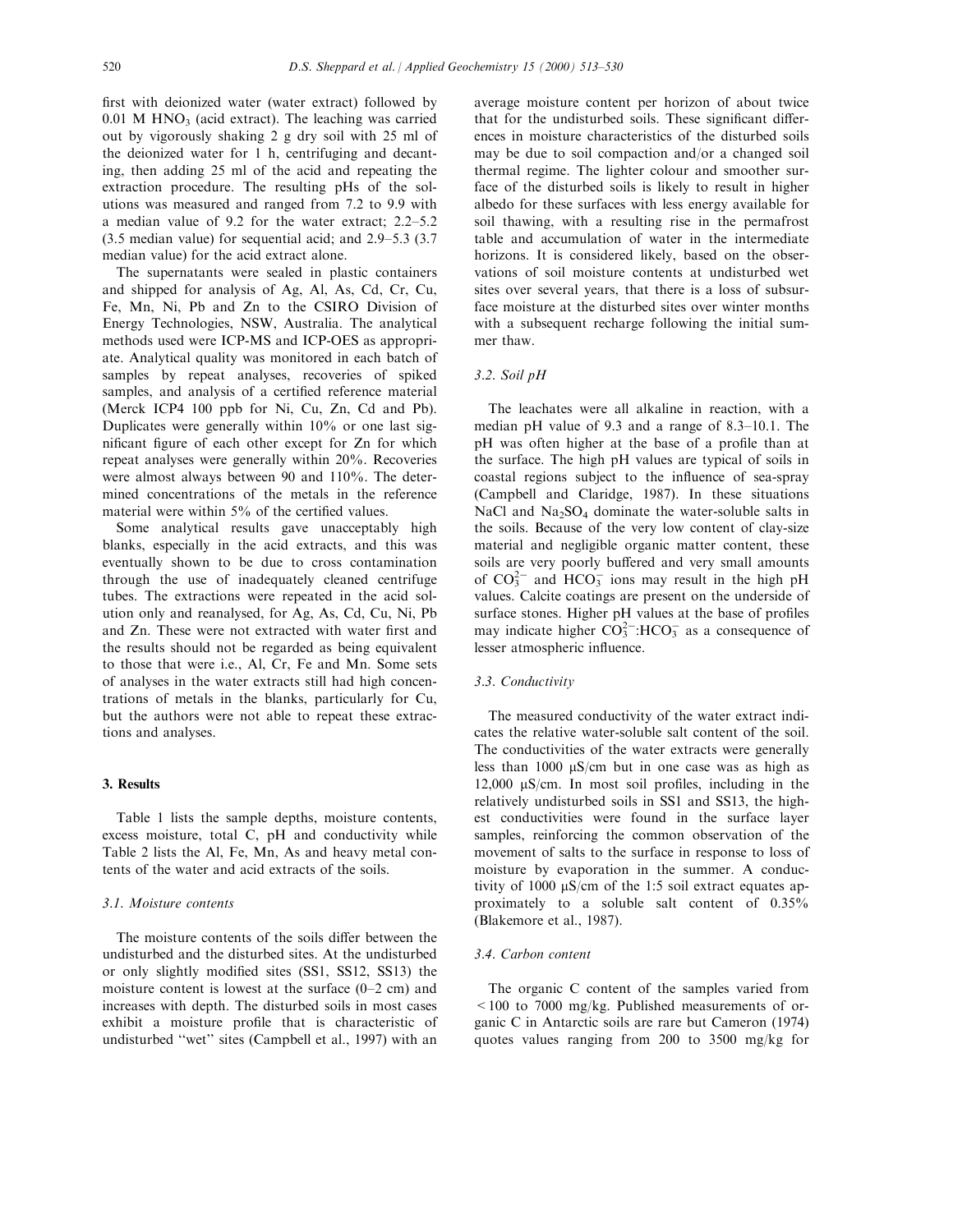some Antarctic soils with the highest value being in a soil from Mt Howe, the southernmost known soil outcrop on Earth, and, on the basis of the high C:N it was deduced that the C was probably derived from the coal measures in the parent material. The other soils measured had C contents ranging from 200 to 900 mg/ kg. The soils from Scott Base have somewhat higher C contents than those described by Cameron, and lower than soils of the Arctic regions or from hot deserts (Cameron, 1974). Semi-arid soils of New Zealand have organic C contents ranging from 20,000 mg/kg in the surface horizon to less than 1000 mg/kg at 1 m depth (Blakemore and Miller, 1968).

There were no obvious traces of any plant life in the soils in the immediate vicinity of the base, although mosses, lichens and algae are found at sites further from the base. Undisturbed or relatively undisturbed soils were those with no obvious tracking and which had a smooth appearance and with little sign of overturned stones, which are recognised by the white coat-



Fig. 2. Relationship between water extracted major metals and water extractable Fe from Scott Base soils.  $\bullet$   $-$  acid extracts;  $\blacksquare$  $\phi$  water extracts; a  $\phi$  Aluminium; b  $\phi$  Manganese; c  $\phi$  Chromium; d  $\phi$  Nickel.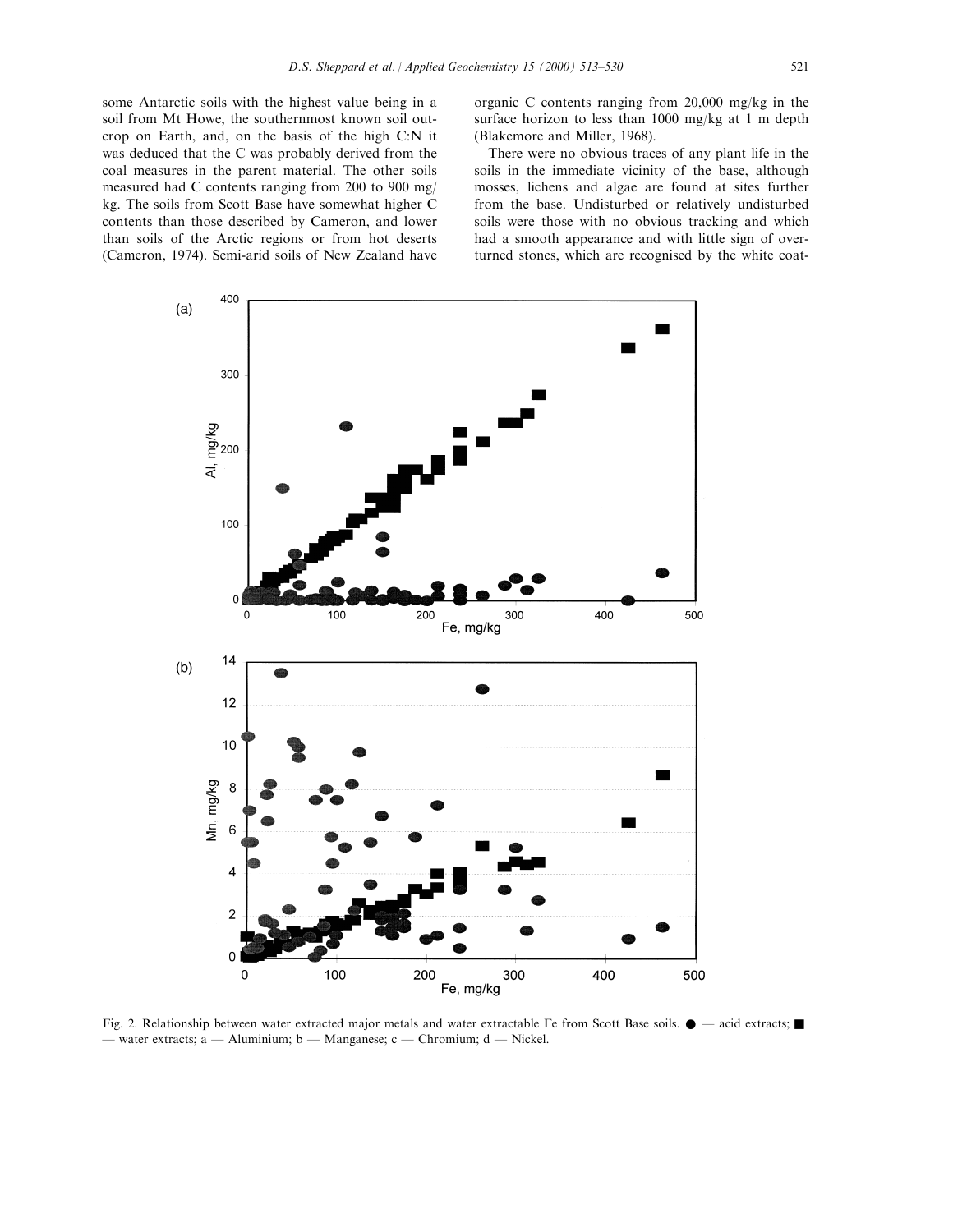



ing of calcite which forms on the undersides of surface stones in this area (Campbell and Claridge, 1987). Disturbed soils were those where there was evident surface disturbance by earthmoving or tracking, with many overturned stones and which were lighter in colour and rougher than the undisturbed soils. The undisturbed soils tended to have most of the C in the top 10 cm, but while some disturbed soils seem thoroughly mixed with regard to C, for instance SS4, SS9, SS15, some disturbed soils (SS5, SS6, SS14) show the surface enrichment in C. Locations from which samples smelling of fuel oils were obtained tended to have high C contents (SS5, SS9, SS14) in the top 15 cm of the soils. A common source of C is wood fragments found at depths to 25 cm in samples SS4, SS5, SS6, SS14. White plastic fragments were noted in some samples and are ascribed to erosion from the sampling tools themselves. These particles are considered to be unlikely to have contributed to the analysed C content, as they were resistant to the oxidation used in the analysis.

The reference site SS1, which seems to have had soils scraped from the surface, has 7000 mg/kg C in the surface. Other sites show high C contents at depth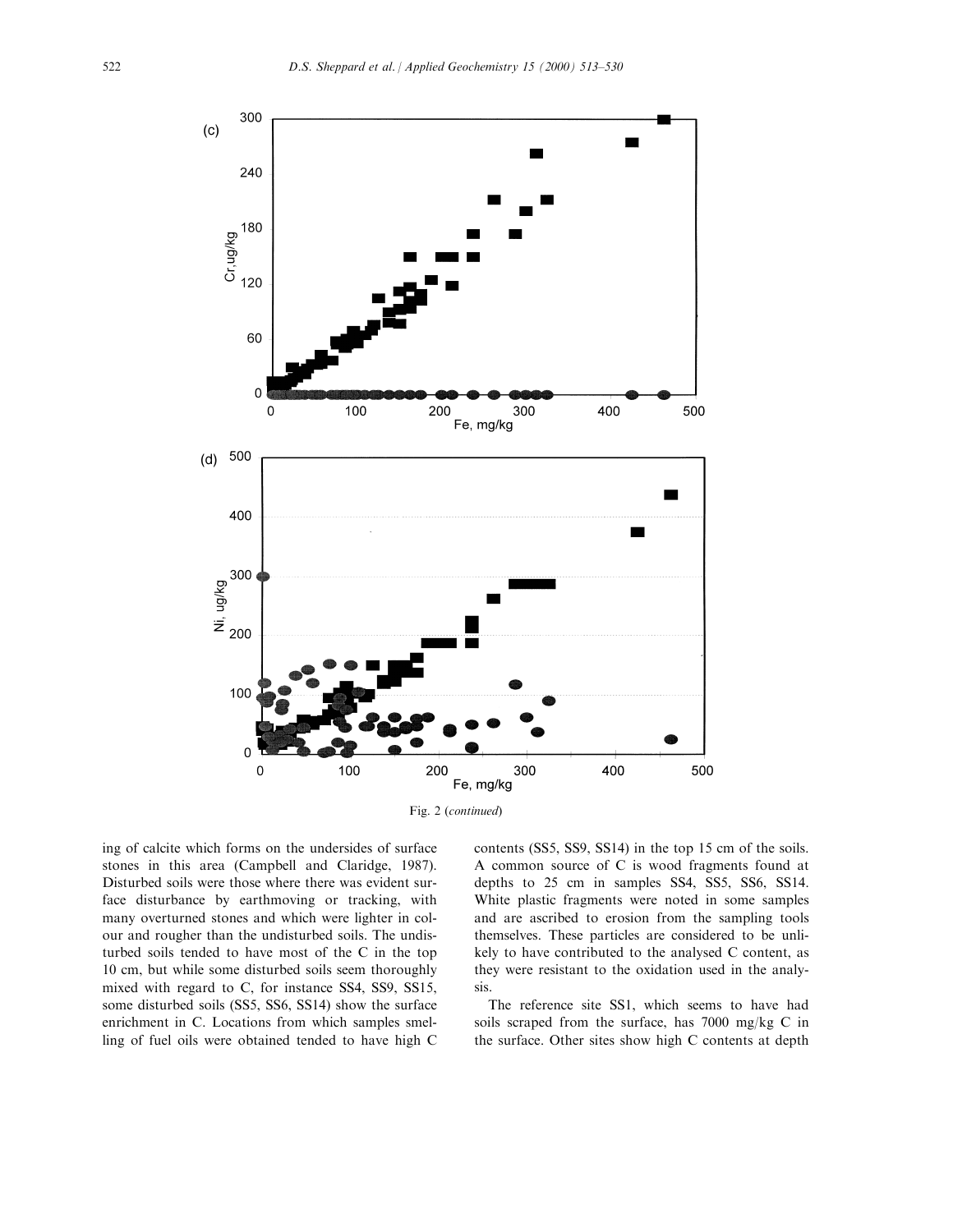(SS2, SS12, SS13) which may indicate some movement of organic C downwards in the soil profiles. Recent deposition of C may be indicated by the SS1 result. There may be an overall contamination of the site with ``black carbon'' (soot) from engine and heater exhausts from the base. Black carbon fallout can be detected at the South Pole, both from the station exhausts and from global fallout (Hansen et al., 1988).

Organic materials, such as humic acids, play an important role in the complexing and adsorption of heavy metal species in soil and sedimentary matrices. Because of the very low intensity of biological activity in Antarctic soils it must be expected that as the rate of decay of organic matter will be low and although the nature of the organic C in the Scott Base soils is unknown, the availability of suitable complexing organic compounds and substrates must be expected to be much less than in temperate soils.

#### 3.5. Aluminium, iron and manganese

Aluminium, Fe and Mn are present in the water and acid extracts at levels 3 orders of magnitude greater than the trace elements. However concentrations of Al and Fe are mostly markedly higher in the water extracts than in the acid extracts, which, in contrast to the trace elements discussed later, were not sequential extracts, but carried out on separate samples.

A linear relationship exists between Al and Fe in the water extracts (Fig. 2a), but not in the acid extracts, implying that both metals occur in the same water extractable material. The Al/Fe ratio is about 0.85:1. Manganese in the water extracts also follows Fe but not as linearly as for Al.

Water extracted solutions were alkaline with a pH around 9 due to of the presence of traces of  $HCO_3^-$ , and were dominated by  $Na<sup>+</sup>$  ions. These conditions would disperse fine colloidal material, especially clay minerals. The finest of these ( $\leq$ approx. 0.5  $\mu$ m) would remain in suspension even after centrifugation at the speeds used in this study, and, at low concentration, would not be visible in suspension.

Although most of the clay-sized fractions of Antarctic soils are generally relatively coarse mica fragments (Campbell and Claridge, 1987), the weathering of dolerite produces fine-grained, Fe-rich smectites (Claridge and Campbell, 1984) with an Al/Fe ratio of 0.6:1, but containing only traces of Mn. Trace amounts of such smectite material are also present in soils of the Hut Point Peninsula area. These smectites would be easily dispersed in alkaline solution, but would be flocculated if the salt content of the water extract was too high or by acids of the strengths used for the acid extractions in this study. It was observed that the amounts of Al and Fe extracted were low when the conductivity, and hence salt concentration of

#### Table 3

Elemental ratios in whole rocks and water extracts. Water extract data are the slopes of clear linear relationships (for Al, Mn, Cr, Ni) or possible (minimum) linear relationships on plots against Fe contents. Rock data for basanites from Hutt Point Peninsula are from Kyle (1990)

| Element ratio      | <b>Basanite</b>  | Water extracts |
|--------------------|------------------|----------------|
| Al/Fe              | $0.78 - 0.86$    | 0.86           |
| Mn/Fe              | $0.016 - 0.018$  | 0.016          |
| Cr/Fe <sup>a</sup> | $0.54 - 0.032$   | 0.64           |
| Cu/Fe <sup>a</sup> | $0.060 - 0.043$  | $0.10^{b}$     |
| Ni/Fe <sup>a</sup> | $0.32 - 0.026$   | 0.94           |
| Pb/Fe <sup>a</sup> | $0.0092 - 0.019$ | > 0.36         |
| Zn/Fe <sup>a</sup> | $0.094 - 0.112$  | 50             |

<sup>a</sup> Ratios have been multiplied by 1000.

**b** Acid extract.

the water extract, was high. Because of their large surface area and negative surface charge, these clay particles present sites for the adsorption of heavy metals, which provides an explanation for the observed linear relationship between the concentrations of Mn, Cr and Ni and that of Fe (Figs.  $2b-d$ ). The similarity of the ratios of Al, Fe and Mn in the extracts to those of basanite, which is the dominant rock of the Scott Base area (Kyle, 1990; Table 3) suggests that this may be the source of the colloidal material.

In almost every case the amounts of metal extracted into the acid solutions were very much less than in the water extract. Since any clay particles would be flocculated by the acid extractants, the Al and Fe which was extracted is likely to be present as oxide coatings on soil particles. Fe, Al and Mn are released by weathering of rock particles and form coatings on soil particles, giving rise to the yellowish and reddish colour of soils and the reddish coatings on some surface stones sometimes referred to as desert varnish (Campbell and Claridge, 1987). This may be one of the sources of Al, Fe and Mn in the acid extracts of Scott Base soils.

Although the water extracts contain very much less Mn than Fe or Al, which would be a consequence of the low Mn content of the Fe-rich smectites that are considered to be the source of the Al and Fe, the proportion of Mn in the acid extracts is much higher. Unpublished analyses by one of us (GGC) of the oxide coatings on Antarctic soils show that they are largely Fe oxides (or oxy-hydroxides), but with measurable contents of Al and Mn, as appears in the acid extracts analysed here.

Sheppard et al. (1997) have suggested that physical disturbance of soils releases particles of Fe and Mn oxyhydroxides from coatings on soil particles which are then mobilised by water flowing over and in the soils and to which other heavy metals are adsorbed.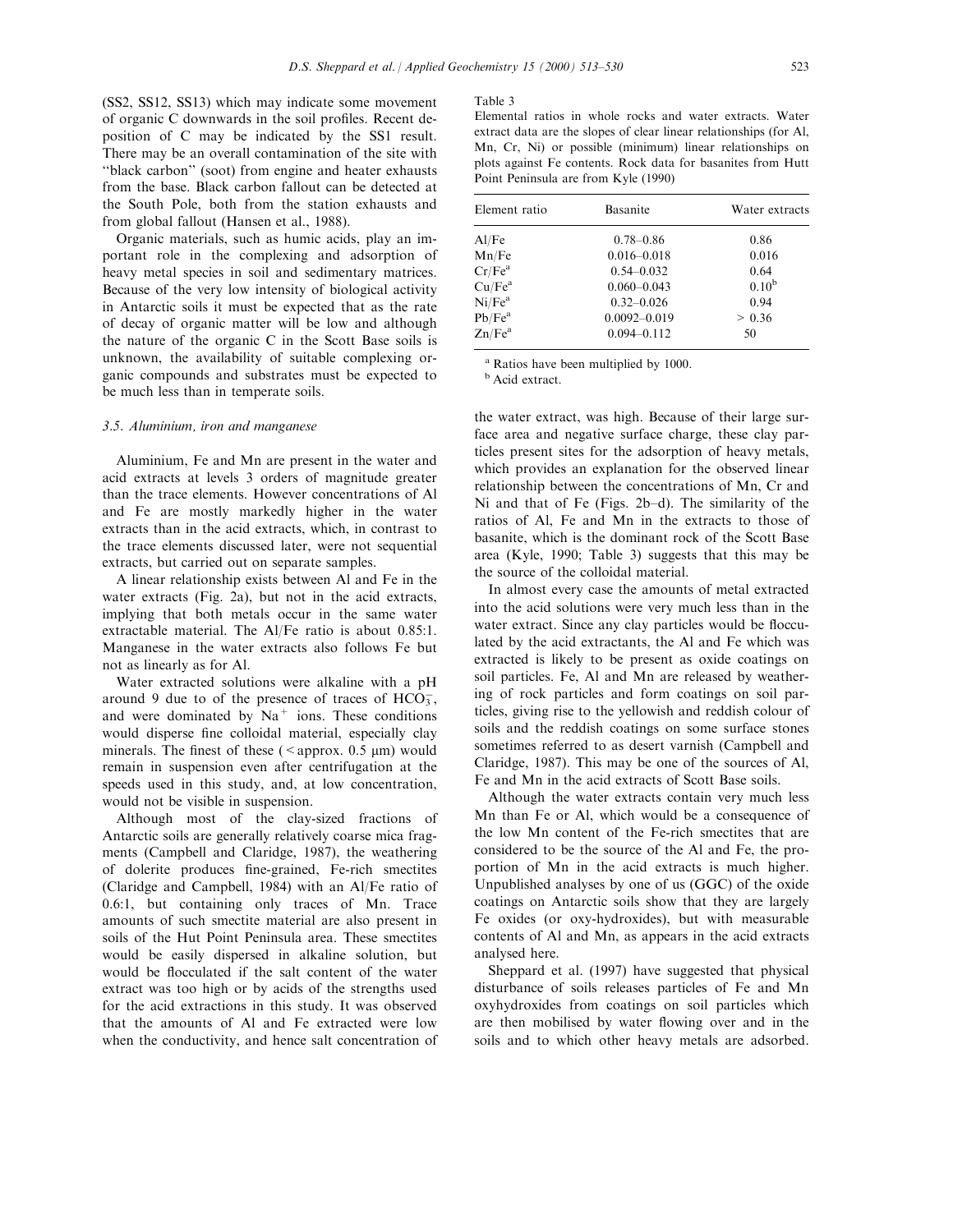Very fine clays, rock particles and abraded surface coatings may also be significant in the transport of heavy metals in and over the soils in these environments, especially in the alkaline environments.

## 3.6. Heavy metals

A number of observations can be made about the distributions of the extractable heavy metals in the soils about Scott Base. In general, the metals are preferentially extracted into the water extract (i.e., into alkaline solution) rather than the acid extract. The exceptions are As, and Cd, Cu, Pb and Zn when these are present in particularly high concentrations, which indicates that the chemical form of the metal is important. If As was present as the arsenate anion, it would be expected to be more mobile in acidic solutions.

# 3.7. Silver

For most of the samples the Ag levels in the extracts were slightly higher than in the blanks. Silver concentrations were higher in the water extracts than in the acid extracts, in some cases by a factor of 400, indicating that Ag is more soluble in alkaline solution in the presence of SO4 and Cl than in acid. Very high concentrations of Ag were found in the water extracts from sites SS3, SS4 and SS15, which are likely to have been contaminated by laboratory chemicals. Site SS3 is close to a storage site for equipment at the rear of the former science laboratory, site SS15 is directly downslope from the laboratory site, while SS4 was outside the building which contained a darkroom. Photographic chemicals may well have been disposed of at these sites, especially in the early years of Scott Base, and traces have remained even though the sites have been cleared and scraped subsequent to the removal of the old buildings.

Lower, but still significant amounts of Ag were found in extracts from sites SS5 and SS6, also downslope from the old base site. Because the bulk of the Ag is easily extracted by alkaline solution, Ag will be quite mobile in the soils. The observation of elevated levels of Ag in marine sediments immediately offshore from Scott Base (Anderson and Chagué-Goff, 1996) suggests that the Ag has moved to the shoreline and into the marine environment.

The lowest Ag concentrations were found in sites SS9 and SS10, while significantly higher amounts were found in the "reference" sites SS1 and SS13, and the sites uphill from Scott Base, SS11 and SS12. Site SS9 is very wet because the topography concentrates drainage, and may have been leached of all soluble Ag. The levels of Ag in the other sites may represent contamination by wind from the sites of high contamination or may represent the natural level of Ag in the soils.

Elevated levels of Ag have been found in locations from Ross Island and the Antarctic mainland where human influences were expected to have been minimal (Sheppard et al., 1994, 1997).

## 3.8. Arsenic

Arsenic concentrations in the acid extracts were about twice those in the water extracts, indicating that As could be present in soils both as arsenate ions and as oxides. The highest concentrations were found in the surface layers but they did not decline markedly with depth. The lowest concentrations were found at site SS13, the "undisturbed" site well uphill from the base buildings, but the other baseline site, SS1, contained amounts comparable with many of the other sites around the base. The highest As concentrations were found in surface samples from sites SS6 (675  $\mu$ g/ kg) and SS14 (950  $\mu$ g/kg), with lower values at site SS7 (70  $\mu$ g/kg) and SS9 (190  $\mu$ g/kg). Most of the other sites had concentrations  $\leq 60$  µg/kg in the surface layer. The two sites with very high As concentrations were disposal areas where timber (some of which would have been Cu-Cr-As treated) and other materials had been stored prior to disposal, while the other sites with moderately high As concentrations were also near and downstream from storage areas.

As well as these highly contaminated sites there appears to be a general contamination of the whole area with As, particularly at the surface, suggesting airborne contamination from the incinerator flue or from the oil-burning generators. Another potential source of As is erosion of the surface of  $Cu-Cr-As$ treated timbers used in the foundations of the new buildings of the base. Some treated timber scraps may have been disposed of in the incinerator. This could explain the increased concentrations of As in the SS1 site, downwind of the base and of the incinerator.

At site SS10, a site on the inner edge of a recently excavated road bench where overlying soil had been removed a few years previously, the highest As concentrations were found between 10 and 20 cm, indicating that As may be mobile in soils and be leached down and out of the system. The very wet site SS9 also had relatively high As concentrations at depth.

#### 3.9. Cadmium

In some samples, including the "baseline" sites SS1 and SS13, concentrations of approximately  $2 \mu g/kg$  Cd were found and this may represent the level in natural or undisturbed sites. As blanks for the water extracts were significantly high, the low values found should be treated with caution. At some sites, high concentrations were found in the acid extract (sites SS7, SS9 and SS14) while at others, (SS4, SS6, SS8, SS10-12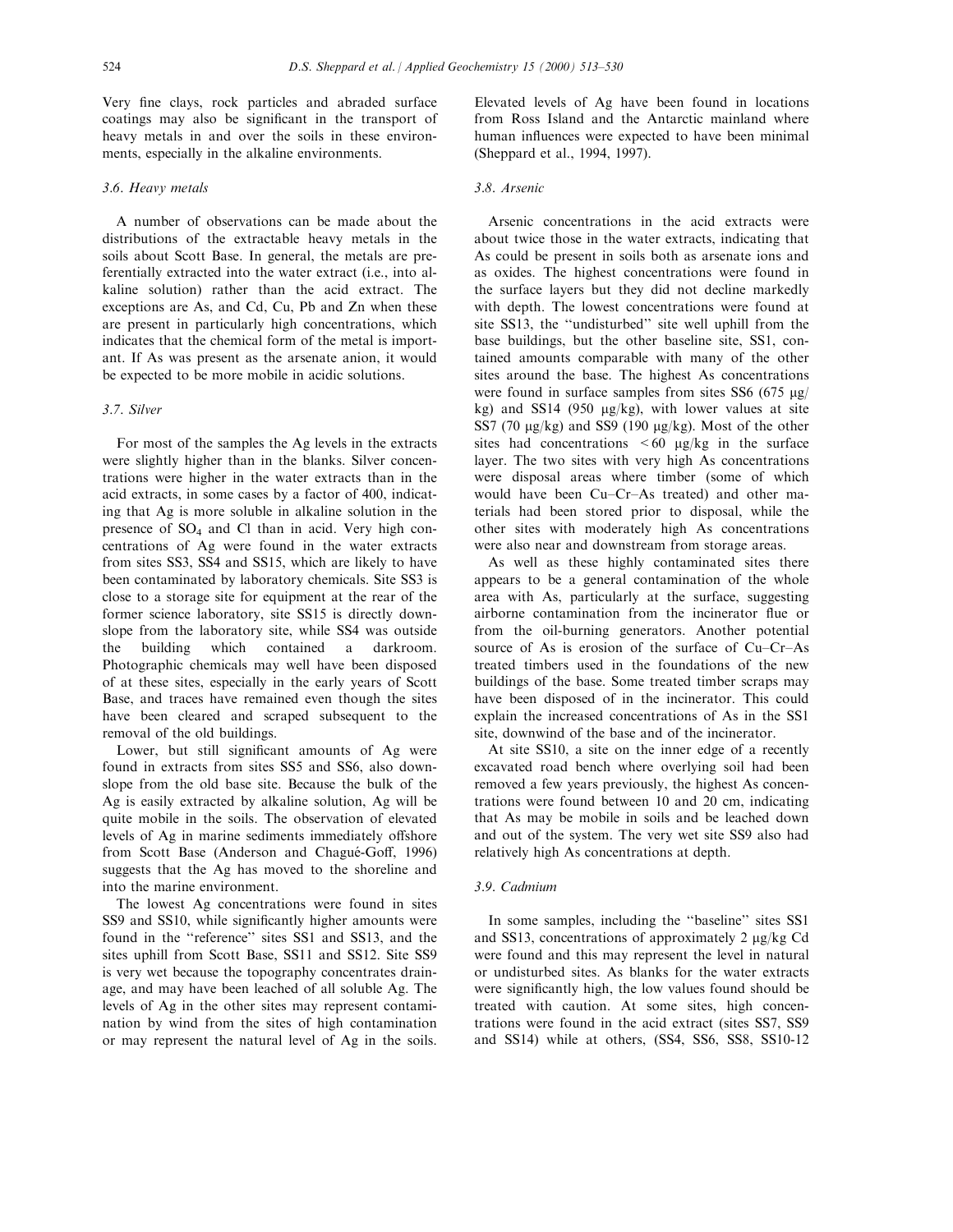and SS15) highest values were found in the water extract. The high Cd concentrations were found in extracts from sites SS6, SS7, SS9 SS10 and SS14, all sites close to the base or down-slope, where material had been dumped or stored.

Cadmium is usually associated with Zn, and corrosion products of Zn-coated steel used in the construction of the older buildings may be the source of some of the Cd found in the soils. There is a good linear relationship between Cd and Zn in the water extracts, except for two high levels in two samples, SS15c and SS11c.

A weak linear relationship exists between Cd and Fe (Fig. 3a) if outliers from contaminated sites are



Fig. 3. Relationship between water and acid extracted trace metals and water extractable Fe from Scott Base soils. Some extreme values of the trace metals are not included for illustrative clarity. The approximately linear lower limit for the water extracts is considered to be due to the dominance of fine clay particles in the samples and the ratio is interpreted to be the baseline composition. Contamination from external sources is therefore implied by the sample points above this line.  $\bullet$   $-$  acid extracts;  $\blacksquare$   $-$  water extracts; a  $-$  Cadmium; b  $-$  Lead; c  $-$  Zinc.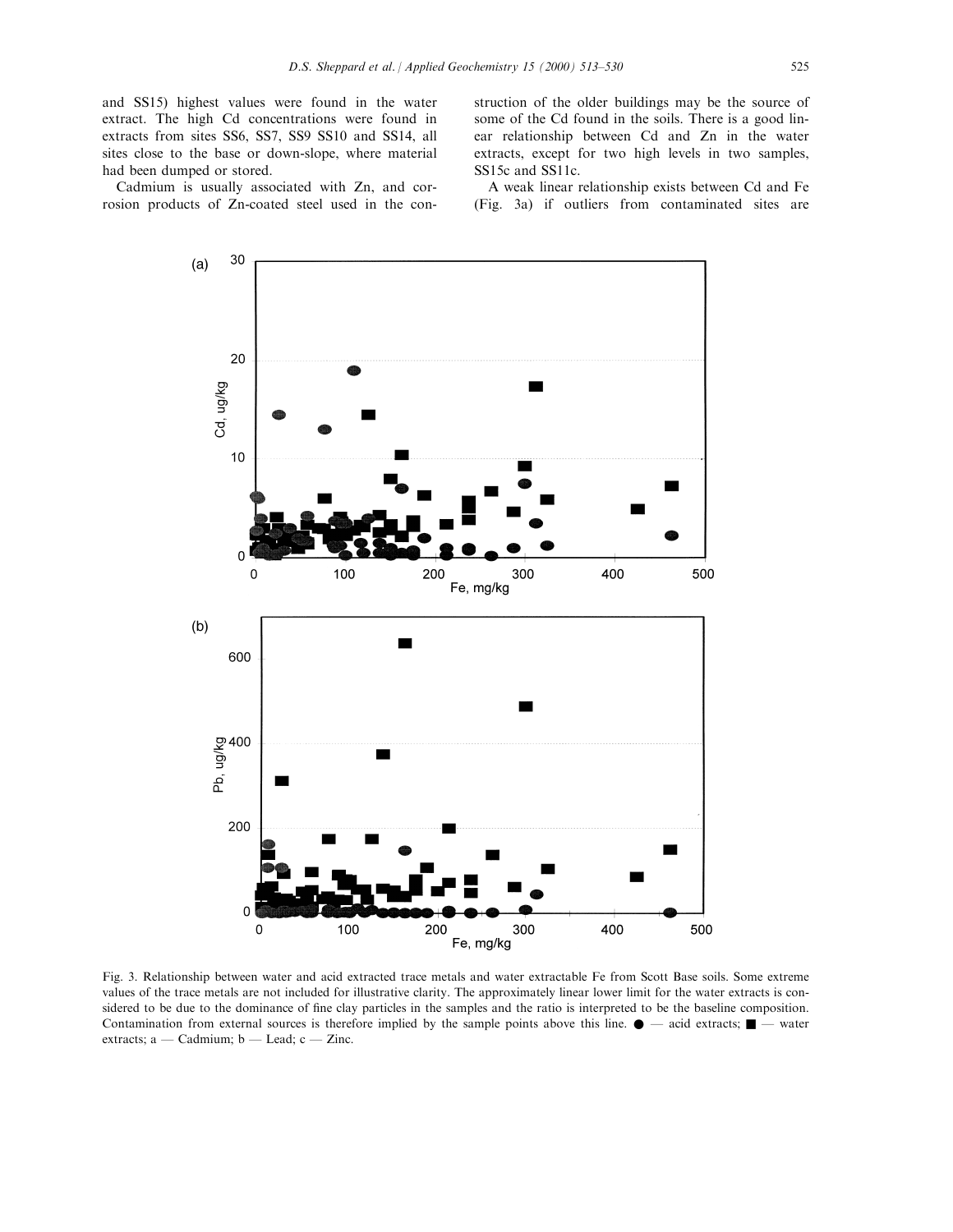

Fig. 3 (continued)

excluded, indicating that Cd is part of the clay or rock comprising the particulates in solution. The outliers are thus likely to result from contamination.

## 3.10. Chromium

The alkaline extract removed much more Cr from the soils compared to the sequential acid extract that had extremely low Cr concentrations  $\lt 0.02$  µg/kg. The amounts of Cr extracted from the baseline samples (SS1 and SS13) were within the range of the other sites so that contamination by Cr cannot be discerned clearly from the concentrations. The very clear linear relationship between Cr and Fe (Fig. 2c) and the similar ratio to that of the parent rock (Table 3) is interpreted as indicating that the Cr in the extracts is associated with readily dispersible clay or rock particles. Only at site SS6, where the soil has been moved to form a pad, and which was found to contain much debris, such as wood and steel nails, do the analytical results show reasonably confidently that contaminant Cr was present.

## 3.11. Copper

The analytical blanks for Cu in the water extracts are very high relative to the samples. The levels determined in the "baseline" samples (SS1 and SS13) are similar to or lower than the blank levels so this data must be treated with extreme caution and is not discussed further here. The samples extracted with acid had much lower blanks and are considered more reliable.

The concentrations of Cu in the acid extracts of samples from most of the sites were higher than those from the "baseline" sites SS1 and SS13. The highest concentrations were found at sites SS6 and SS14, both sites where materials had been disposed of or stored and which could have accumulated corrosion products of Cu from electrical wire or Cu tubing scraps. Lower but still significant concentrations of Cu were found at sites SS3, SS4, SS5, SS9 and SS15, all down-slope of the base site. At the very highly contaminated site the Cu is concentrated at the surface, but at other sites, notably SS7, Cu contamination is high throughout the soil profile, indicating that either there has been mechanical mixing of the soil, or that particulate Cu is able to move into the coarse soils.

There is little or no relationship between Cu and Fe, indicating that acid-extractable Cu is not attached to mineral particles.

# 3.12. Nickel

Water extracted Ni is similar to Cr in having a clear linear relationship with Fe, indicating that some of the Ni in the samples is associated with fine particulate matter, either as part of the structure or on exchange sites. Nickel concentrations tend to be higher at depth, even at the "baseline" sites. The Ni/Fe ratio in the extracts is somewhat higher than in the local rock, reinforcing the interpretation that Ni is associated with mineral matter. The anomalous value of  $3875 \mu g/kg$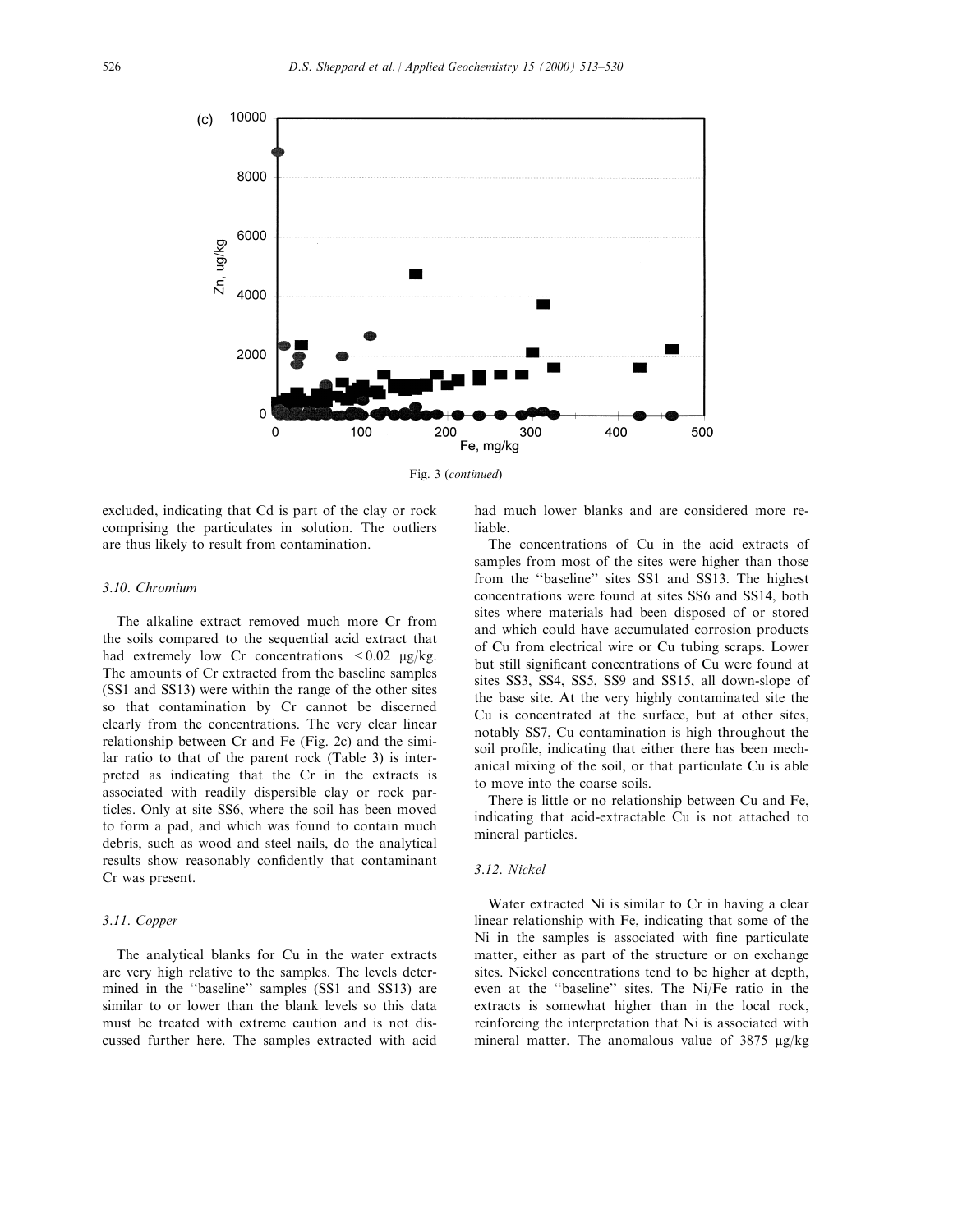found for sample SS14 d is unexplained and contamination or analytical error cannot be dismissed as the cause.

The Ni concentration in the acid extracts shows no clear pattern, either in relation to any other variable or to depth. Most are comparable to the "baseline" sites, although generally higher and may represent an overall contamination of the site by dust or fallout from diesel exhaust or other sources. The highest values are found at sites SS7 and SS14, down-slope of the base, which also have high levels of other contaminants. In contrast to the water extracts, acid-extractable Ni is highest near the surface, which would be expected from air-borne contamination.

# 3.13. Lead

The Pb levels in the water extracts are all significantly higher than the blanks, despite these being relatively high. Because of the linear relationship between Pb and Fe below 100 mg/kg (Fig. 3b), these are considered as "natural" compositions; higher levels are then interpreted as the result of contamination. At least one sample from each site over the entire lower base area is above this line. Significantly higher levels, such as at sites SS6, SS13 and SS14, may represent sites of battery acid spills, where the Pb would be in an ionic form.

All the acid extracts have low Pb concentrations, except at sites SS6 and SS14. These two sites are adjacent to and down-slope of the base waste packaging area. The acid-soluble Pb contamination may indicate Pb oxide contamination, suggested sources being from crushed Pb-acid batteries and paint residues.

High levels of Pb were extracted from samples from the uphill "baseline" site SS13, where the  $2-5$  cm layer has relatively high Pb concentrations in the water extracts (37.5  $\mu$ g/kg). The supposition is that this Pb is derived from airborne particulates from vehicles  $-$  the major road between the US McMurdo Station and the snow runway runs above this site. In a situation such as Scott Base, Pb contamination from particulate fallout derived from the use of leaded fuel in motor vehicles must be suspected as such fuels have been in common usage about Scott Base. SS6 is also immediately adjacent to a busy road at Scott Base, so the Pb may also originate from burned fuel, but, since the soils from this site contain high levels of other heavy metal residues it may represent general contamination, or contamination from spilled leaded fuel. Some of the paints used on the base may have contained Pb: early photographs show that parts of the original base were originally painted with what seems to be a red lead primer.

It is worth noting that the high Pb levels occur where soil has a low conductivity, and except for one

sample (the top layer of SS6) there seems to be a tendency for higher concentrations to be associated with higher moisture contents (although the converse does not necessarily apply). This behaviour suggests that Pb is not particularly mobile in these soils, vertically or laterally.

## 3.14. Zinc

The blank Zn levels in the water extracts are relatively high and consistent at about 350 µg/kg, but very low for the acid extracts. However, even if results below 500 mg/kg for the water extracts are ignored, a linear relationship with Fe concentration (with a positive intercept on the Zn axis) is apparent (Fig. 3c), with clear higher levels at some sites. The "baseline" sites have extractable levels above  $1000 \mu g/kg$ . Anomalous high levels of  $Zn$  (i.e., above the Fe-Zn line, for both of the extracts) were found at sites SS6, SS7, SS10 and SS14 and in most of these the Zn is well distributed through the soil profile. All of these are in the more actively used parts of the base, from the point of view of materials storage, processing, disposal and handling. The common use of galvanised materials, and their potential incineration, are the most likely source, and the Zn seems to be quite mobile, as it is found in drainage areas (SS14, SS7) and throughout the soil profiles.

## 4. Discussion

Soils of the Scott Base area are similar to other soils of the Antarctic coastal regions (Campbell and Claridge, 1987) in being alkaline and containing small amounts of soluble salts. The salts are expected to be largely NaCl and NaSO4, by analogy with other soils of the Hut Point Peninsula. During the summer period, the upper part of the soil profile is usually dry, with moisture contents between 2 and 5%, while the ice-cemented permafrost beneath may contain between 10 and 60% of moisture as ice (Campbell et al., 1994). The soils are below freezing point for most of the year and any water is present as ice or, during freezing, salts may be concentrated into brine, which can remain unfrozen at low temperatures and be present in the soil as thin films on mineral grains or in cracks. Depending on topography and prevailing temperature, some soils may receive excess moisture from melting snow or down-slope flow and become saturated to the surface.

This investigation has shown that the soils of the Scott Base area are measurably contaminated with Ag, As, Cd, Cu, Pb and Zn. The contamination is concentrated at sites where materials have been dumped or stored, but is detectable over most of the site. The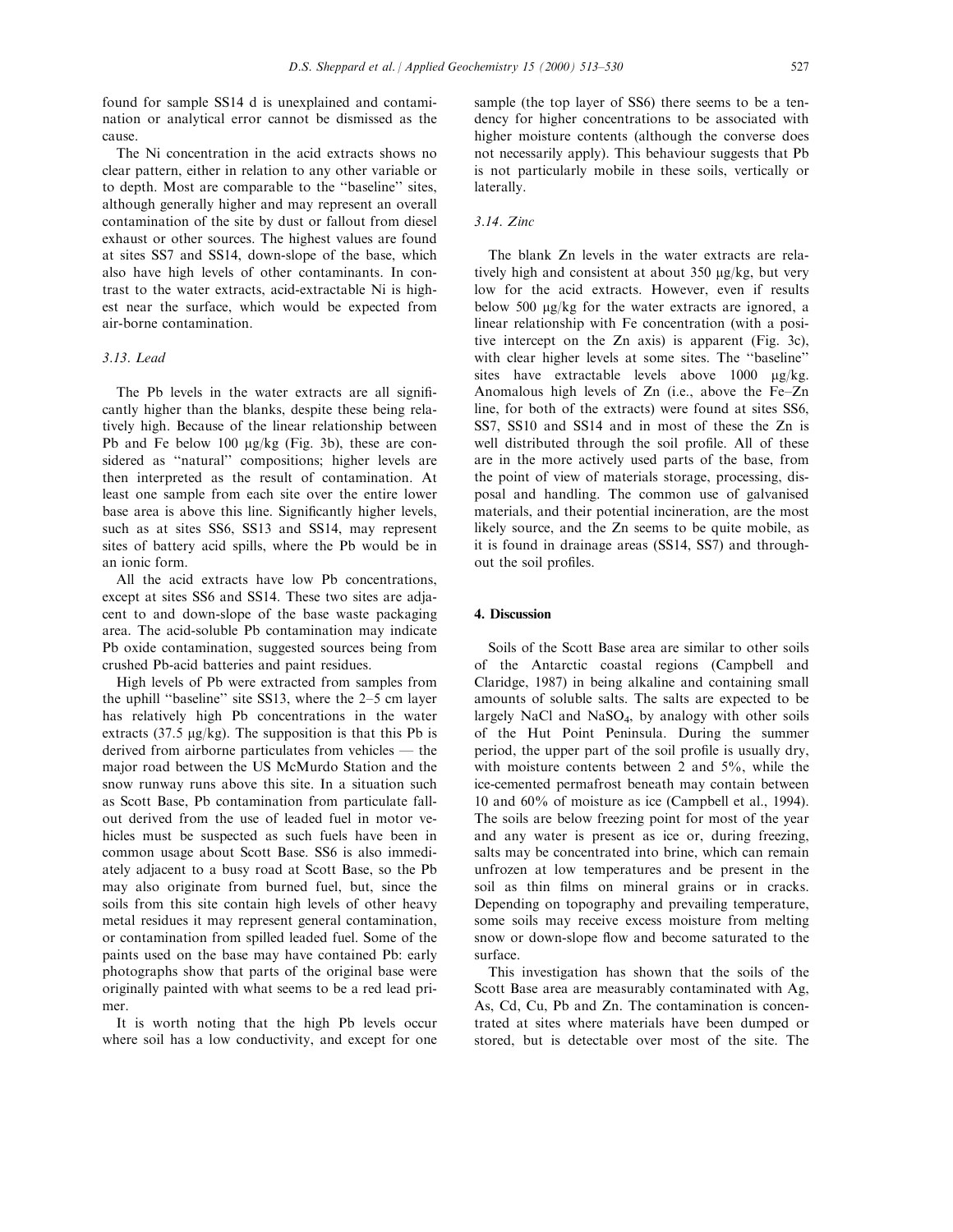levels of metals found in the surface waters in Scott Base (Sheppard et al., 1997) correlate well with the composition and location of the contamination within the soils.

Three major processes can be invoked that may have caused major redistribution of contaminants from possible sources. These processes are: surface water flow, water percolation through the soils, and distribution by wind. Lateral and uphill transport from the incinerator and generator flues across the face of the base is strongly indicated by the distribution of some metals. The efficiency of the distributive processes in and within the soils is dependent on the chemical environment and the chemical and physical form by which the species is introduced.

A cartoon of the sequence of processes in the active layer over the climatic seasons is shown in Fig. 4 to illustrate the redistribution processes for metals deposited on soil surfaces, and located within soils, and how these vary over a year. Movement of water within soils has been well described, as have long term temperature and relative moisture profiles in Antarctic soils (Campbell et al., 1994; Balks et al., 1995). The processes involve dissolution and transport of contaminants into soils from the surface with the onset of thaw, and the lateral movement of soluble or fine particulate contaminants down-slope, within the soils and to the surface as slope and soil structures dictate flowpaths. This will continue until the soil refreezes, and even then there may be some movement of brines. Redistribution of contaminants as dust particles by wind, especially where soils are disturbed, will be a continuous process when soils are thawed and dry. Quantification of the rates of movement and details of the processes that apply for each specific contaminant requires more detailed study.

The results of this study suggest that the bulk of metals such as Fe, Al, Ni, Cr and Mn are associated with very fine particle size smectite clays formed by weathering within the soil and that all or most of these metals are derived from the native rock, rather than being added contaminants. The smectites are readily dispersed by alkaline soil solutions and provide a major medium for the transport of heavy metals within the soils. The heavy metals in the soils may be mobilised as a result of activities at the base, especially earthmoving operations. The mechanisms for this are entirely mechanical  $-$  the dispersion and release of the particulates by rubbing and grinding of the soil particles, the creation of enhanced porosity in the soils, the melting out of permafrost water and mobilisation of alkaline solutions carrying the particles, and the creation of open surface drainage channels to enhance the movement of water from the site. Indeed, the progressive loss of snow cover at the site has been ascribed to dusts from base activities (Campbell and Claridge,

1987) coating snow-banks, which has enhanced the need for drainage over the site.

The chemical environment within the soils varies with regard to salinity and pH. Waters carrying metals at lower pH and higher salinity (dominantly Cl and  $SO_4$  salts, with significant  $HCO_3$ , and with pH between 8 and 9 – Sheppard et al., 1997) percolate into deeper soils where the pH is higher and the mobility of the particulates is thus higher. This process is episodic, because for most of the year there is little liquid water available, and temperatures within the soils are very low, falling as low as  $-30^{\circ}$ C during August or September. The salinity is highest at the surface because of the evaporation of saline waters at the surface, indicating that water movement is dominantly towards the surface. Only at times of high water flow, such as during snow melt in early summer (December) will the soils approach saturation and flow directions be downward and lateral within the soils. Surface transport via flowing water has already been demonstrated (Sheppard et al., 1997). Melting permafrost and ice in disturbed soils (Campbell et al., 1994) in the active zone will also mobilize contaminants.

Air movement will transport particulates from initial sources, particularly during light winds when deposition is more likely. Additionally, during high winds, and particularly during summer when soils are dry and unfrozen, remobilization of surface dusts and finegrained material will spread introduced material as well as erode exposed surfaces. These surfaces themselves then provide additional sources of contaminants. Diesel-fuelled generators and heaters are sources of C (in the form of soot) which will incorporate As, and possibly heavy metals, while Pb derives largely from vehicle exhausts. These give rise to low level but widespread contamination of soils with heavy metals.

#### 5. Conclusions

The operation of any facility on bare ground in Antarctica must be expected to leave an imprint of a variety of materials and disturbances in the soils. This study focused on metals and has shown that nearly 40 a of human activity at Scott Base has resulted in the accumulation of Ag, As, Cd, Cu, Pb and Zn. The method of introduction onto and into the soils and the chemical and physical environment within the soils have resulted in differential movement of the metals, with the agents of mobilisation being surface and subsurface water flow, redistribution of surface material by wind, and the movement of particulates carrying heavy metals.

The saline, oxidising and alkaline environment of the soils and the variations of these within the soil pro files cause the episodic mobilisation and retention of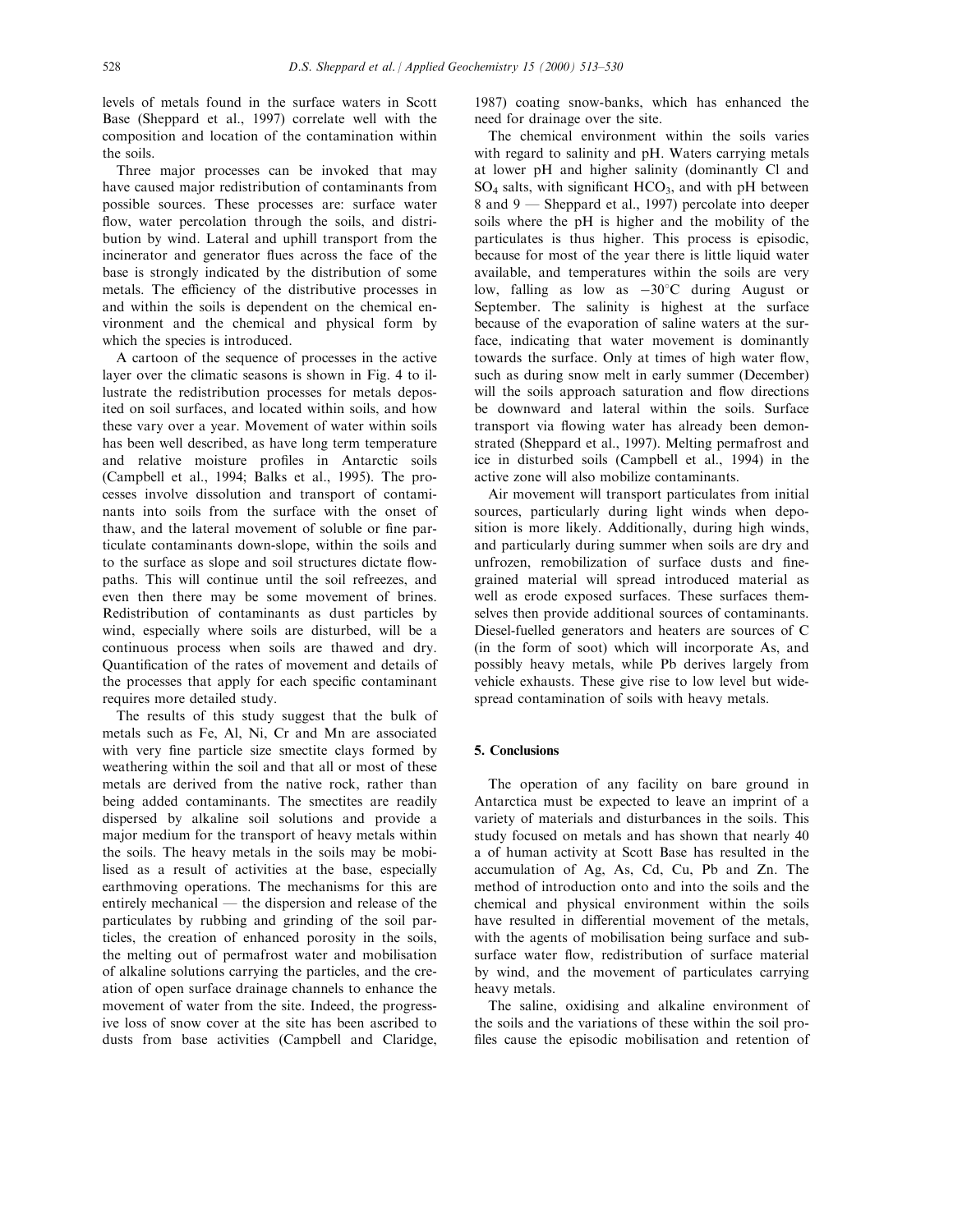

Fig. 4. Cartoon illustrating the physical and hydrological processes operating in soils to control the redistribution of soluble material in Scott Base soils. (A) Frozen. All soil is frozen, with intermittent snow cover. Interstitial brines are the only liquid phase, and liquid water movement is restricted. Contaminants may enter the system by atmospheric fallout of particulate, blown and eroded material, and from snow. (B) Thaw. Progressive melting of snow and the active layer in the soil from above. Human activity at the base increases, resulting in more contaminant addition to surface of the soil and snow. Water flows into the soils and downslope, moving contaminants. Dissolution of salts on soil surface and transport down into the soil profile. pH increase with movement into the soil causes precipitation of metals as hydroxides and carbonates. (C) Maximum thaw. Activity about the base is at a maximum, with maximum soil disturbance and dust creation, resulting in the deposition of particulates onto soil surfaces. The melting of disturbed permafrost results, with evaporation of moisture from the soil surface and the transport of salts back to the surface. Metals are left behind in the soil, at depth or at the surface, depending on their mobility. (D) Refreezing. Particulate deposition diminishes with decline in activity. Snow begins to accumulate and the soil active layer refreezes from the bottom up and the top down. Increasing salinity of soil solution mobilizes some metals and particulates and promote their redistribution. Temperature cycling (during weather cycles) will be important in accelerating this process.